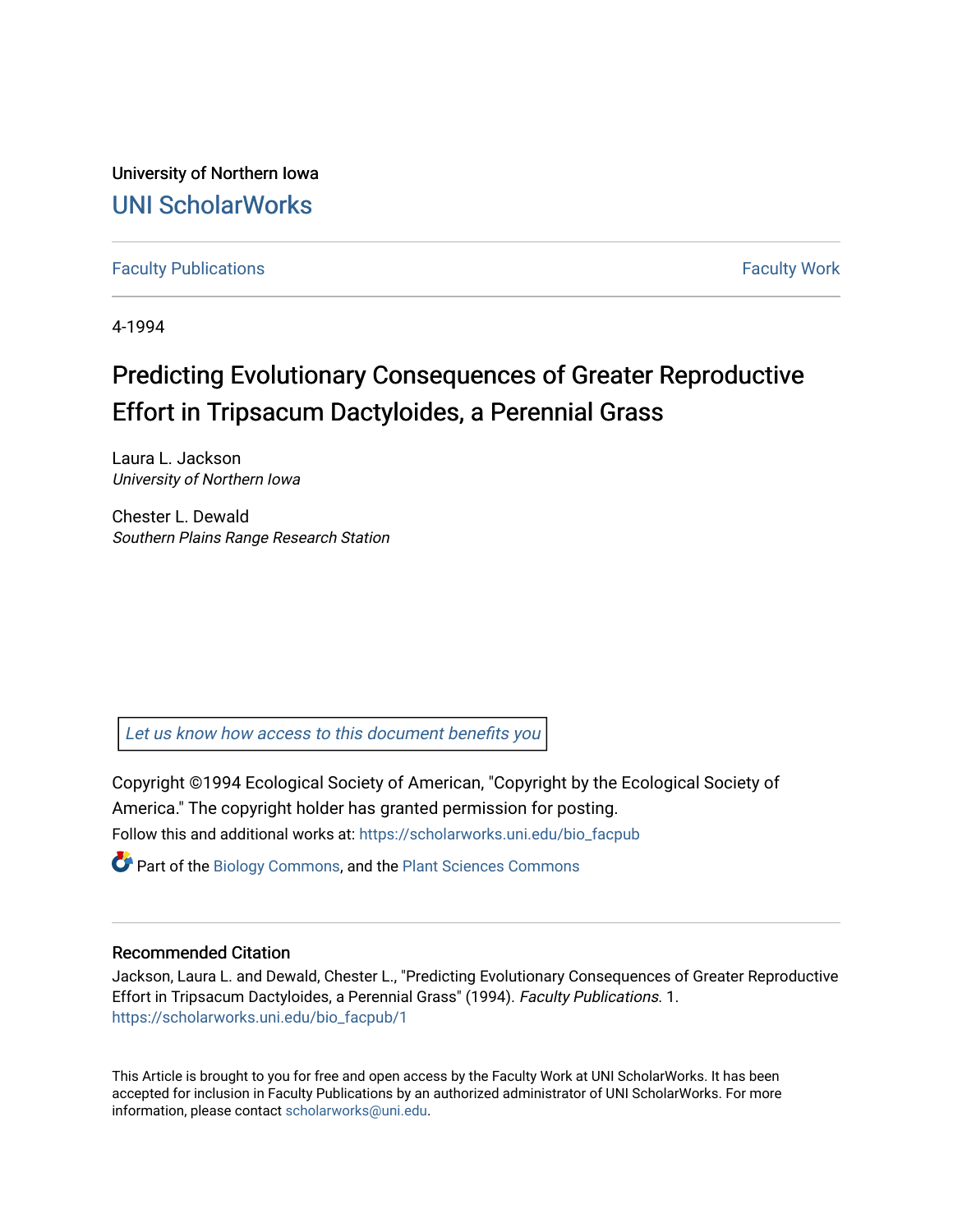# **PREDICTING EVOLUTIONARY CONSEQUENCES OF GREATER REPRODUCTIVE EFFORT IN TRIPSACUM DACTYLOIDES. A PERENNIAL GRASS1**

**LAURA L. JACKSON2** 

**Section of Ecology and Systematics, Cornell University, Ithaca, New York 14853 USA** 

## **CHESTER L. DEWALD**

**USDA-ARS, Southern Plains Range Research Station, 2000 18th Street, Woodward, Oklahoma 73801 USA** 

**Abstract. To test the prediction that a mutation causing greater reproductive effort will result in reduced vegetative vigor, we compared the seed production, growth, and carbohydrate status of normal and pistillate genotypes of the grass Tripsacum dactyloides differing in seed production by up to fourfold. We evaluated the costs of reproduction by two methods: experimental manipulation of reproductive effort and comparison of highand low-yielding genotypes. Despite the large difference in seed production, normal and pistillate (high-yielding) genotypes did not differ in growth rate over a 1-yr period. Contrary to predictions, carbohydrate reserves in the high-yielding genotype were significantly higher at the peak of the seed ripening period. Stalk defoliation and complete removal of seed stalks reduced plant growth rate, total aboveground biomass, and biomass of vegetative storage organs, especially when plants were also under stress from biweekly defoliation. However, stalk removal caused increased rates of growth in the year after experimental manipulations. Reproductive tillers were costly to the plant in terms of lost meristems and therefore future plant size, but seed costs were contained within reproductive tillers of both genotypes, explaining the lack of a trade-off in the high-yielding, pistillate genotype. Although experimental reduction of reproductive effort revealed a cost of reproduction, this result could not be used to correctly predict the consequences of a gene for greater seed production.** 

**Key words. C4 grass; defoliation; Eastern gamagrass; life history, Oklahoma; perennial grass; reproductive cost; reproductive effort; seed yield components; tiller dynamics; Tripsacum dactyloides.** 

#### **INTRODUCTION**

**Life history theory has focused on interpreting the patterns of reproduction and growth found in nature. However, successful theory should also be able to predict evolutionary change in response to novel selective forces, novel genetic variation, or both. For instance, life history theory could be used to predict the effects of selection for greater seed yield on a useful plant or the effects of a bioengineered gene affecting growth rate on age of first reproduction or seed size.** 

**The organizing principle of life history theory is that growth and reproduction compete for the same pool of limited resources and that selection will maximize lifetime reproductive success (Cole 1954, Gadgil and**  Bossert 1970, Charnov 1982). Studies of plant life his**tory evolution have concentrated on measuring the consequences of reproduction in terms of growth and risk of mortality, using two general approaches: descriptions of carbon and nutrient distribution to vegetative and reproductive structures (allocation) and**  **measurement of the demographic effects of different levels of reproductive effort, brought about by naturally occurring variation or by experimental manipulation.** 

**Harper and Ogden (1970) were the first to suggest that resource distribution reflects the evolutionary priorities of a plant species and that measures of plant biomass might accurately describe these priorities. However, resources other than energy may be limiting (e.g., Hickman and Pitelka 1975, Thompson and Stewart 1981, Abrahamson and Caswell 1982). Even when energy is limiting, part of a plant's energy requirements for reproduction may be met by higher rates of photosynthesis in nearby leaves, or by reproductive structures themselves (e.g., Hole and Scott 1983, Watson and Casper 1984, Tissue and Nobel 1990). These observations led to rejection of resource distribution as a straightforward metric of life history strategy.** 

**The second approach to measuring reproductive costs has focused on the demographic consequences of reproduction (Sohn and Policansky 1977). Several studies took advantage of natural experiments, comparing, for example, the vegetative growth of masting vs. nonmasting trees (Harper 1977:654) and fruiting vs. nonfruiting individuals (Onwekwelu and Harper 1979, Gross and Soule 1981, Policansky 1981, Sakai and** 

<sup>&</sup>lt;sup>1</sup> Manuscript received 13 January 1993; revised 3 June 1993; **accepted 15 July 1993.** 

**<sup>2</sup>Present address: Department of Biology, University of Northern Iowa, Cedar Falls, Iowa 50614 USA.**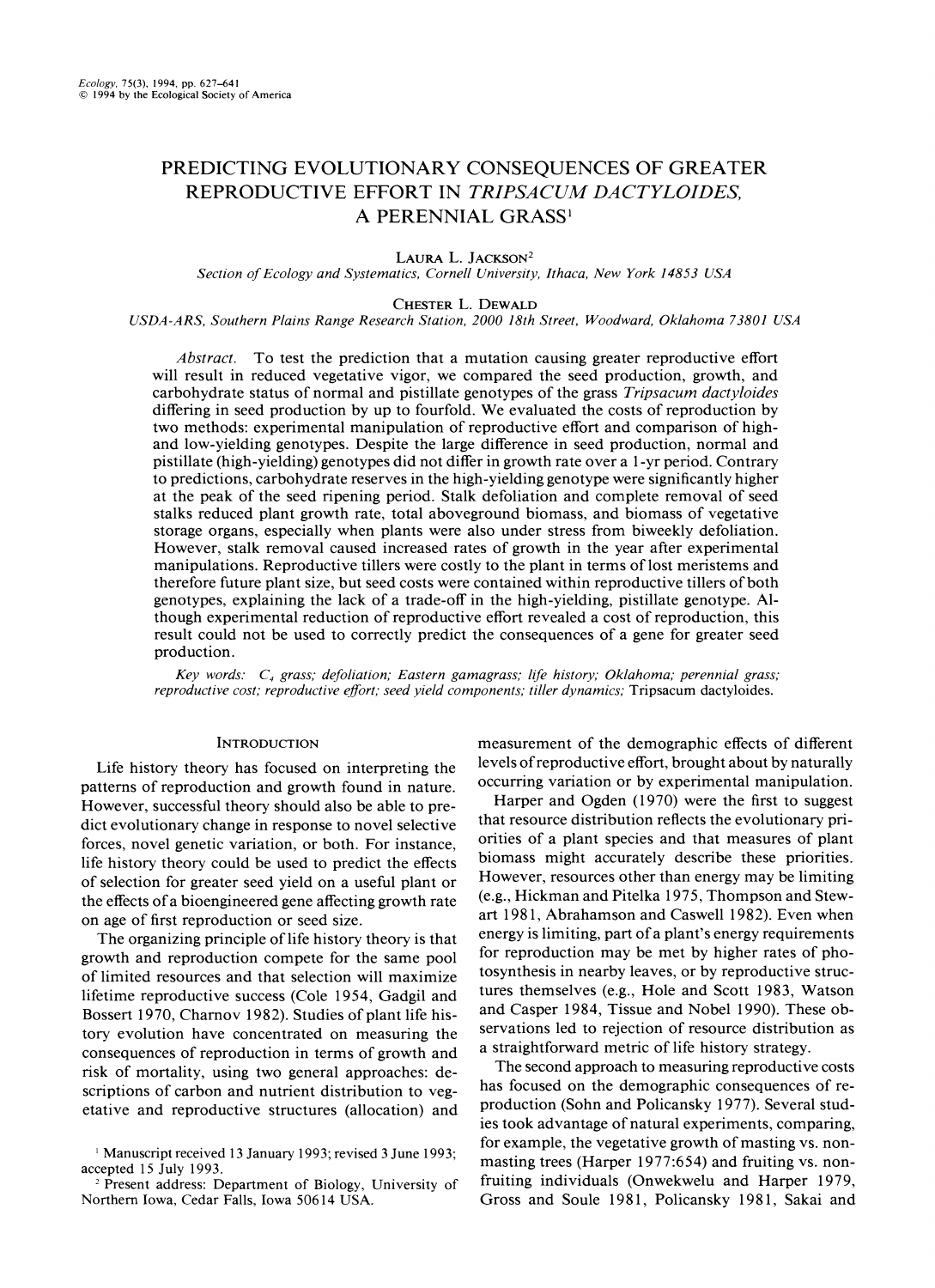**Burris 1985, Lovett Doust and Lovett Doust 1987). More recently, seed production was experimentally enhanced and/or reduced, and then mortality, growth rate, and fecundity in the current and following year were measured (e.g., Horvitz and Schemske 1988, Lubbers and Lechowicz 1989, Snow and Whigham 1989, Ackerman and Montalvo 1990, Primack and Hall 1990, Fox and Stevens 1991). Many of these comparative and manipulative studies found that plants became smaller during or in the year following high fruit set, reproduced less copiously in the following year, or retreated to a male or nonflowering condition. This was interpreted as a demonstration of the cost of reproduction.** 

**It is not clear, however, to what extent phenotypic variation in reproduction, whether naturally occurring or experimentally induced, is useful in predicting life history evolution (Reznick 1985). A plant's response to experimental manipulation reveals the current nature of the interaction between its system of morphological development and the resources needed for reproduction. Inherited differences among plants may reflect a different interaction between development and resources. In order to predict life history evolution, we need to know what kind of genetic variation in life history traits exists, what developmental changes are responsible, and how those or correlated developmental changes affect other life history traits. Law (1979) found negative genetic correlations between the age of first reproduction and plant longevity in the short-lived perennial Poa annua, but his experiments were not designed to reveal the developmental mechanism behind the trade-off.** 

**In this paper we examine the seed production, growth, and carbohydrate storage of two forms of the longlived perennial bunchgrass Tripsacum dactyloides L. (Dewald and Dayton 1982). Individuals producing 3- 4 times the seed mass of normal plants are found sporadically in wild populations, in very low frequencies, and inheritance of the trait is recessive, at a single locus (Dewald et al. 1987). The goals of the study are to determine (a) whether the high seed yielding, "pistillate" type exhibits a "trade-off' in vegetative vigor; (b) whether experimentally manipulating reproduction has the same outcome as comparing two types that differ genetically in reproductive effort, and (c) whether the costs of producing seeds are strongly coupled to or buffered from the vegetative activities of normal and high-yielding plants. This study differs from manipulative studies of reproductive effort by comparing genetic differences in reproductive effort with experimentally manipulated differences in reproductive effort.** 

## **MATERIALS AND METHODS**

**Tripsacum dactyloides (L.), or gamagrass, is a large**   $(to > 2 \text{ m tall}, 1.5 \text{ m diameter clumps})$   $C_4$  bunchgrass **related to maize found in the southeast and southern plains of the United States (Gould and Shaw 1983).**  **Potential longevity is unknown, but one isolated plant in Woodward, Oklahoma has been noted for its large size since the early 1940s.** 

**Gamagrass grows as a population of connected, monocarpic shoots (tillers), which remain vegetative in the season they are initiated and typically become reproductive in the second or third season of growth, apparently after achieving some minimum size (Dewald and Louthan 1979). Vegetative tillers continually produce new leaves and may produce new tillers from axillary buds, but once a meristem undergoes floral initiation, leaf and axillary bud production ceases and the reproductive tiller dies after fruiting. Carbohydrate storage occurs in belowground and ground level stems (proaxes), and the first 3-5 cm of leaf sheaths above each meristem (Williams 1964, Ryle and Powell 1975, Smith 1975, Dewald and Sims 1981). We refer to this region as the "tiller base." Carbohydrate reserve concentrations are highest in the winter and decline rapidly during shoot emergence in the spring. Carbohydrate**  concentrations reach minimum  $\approx$  20 d later, when for**merly vegetative tillers "bolt" to > 1 m height in 14 d, creating reproductive stalks (Jackson 1990). During and after flowering, concentrations of carbohydrates increase until the plants become dormant in early October (Dewald and Sims 1981).** 

**Flowering stalks initiate primarily during 3 wk in May, but a few emerge throughout the growing season. Within a stalk, one "terminal" inflorescence emerges as the stalk elongates, and 10-14 d later, 1-4 "lateral" inflorescences are borne at axillary nodes. Seeds mature 4 wk after fertilization (C. Dewald, unpublished data). Thus, each plant is a multiaged population of reproductive stalks, each with 1-5 inflorescences in two stages of maturity (Jackson 1990).** 

## **Plant materials**

**A novel form of T. dactyloides was discovered in 1981 in a nursery planted from field-collected seed at the United States Department of Agriculture Plant Materials Center in Manhattan, Kansas, USA. In the novel, "pistillate" form, most normally staminate florets are either pistillate or perfect (Fig. 1); seed number is potentially 10-25 times greater and pollen production is 1-2% of normal. Inheritance of the pistillate trait is simple and recessive (Dewald and Dayton 1982, Dewald et al. 1987).** 

**The experiment was conducted at the U.S. Department of Agriculture, Agricultural Research Service's Southern Plains Range Research Station in Woodward, Oklahoma, USA (36°27' N, 99°23' W, 556 m elevation). In winter 1986, we randomly selected two families of full sibs segregating 1:1 for the pistillate phenotype from Fl backcross families possessing at least 100 progeny. (The number of available progeny from each backcross was related to propagation techniques and was not a function of intrinsic parental fecundity.) Based on pilot studies in the preceding year, we ex-**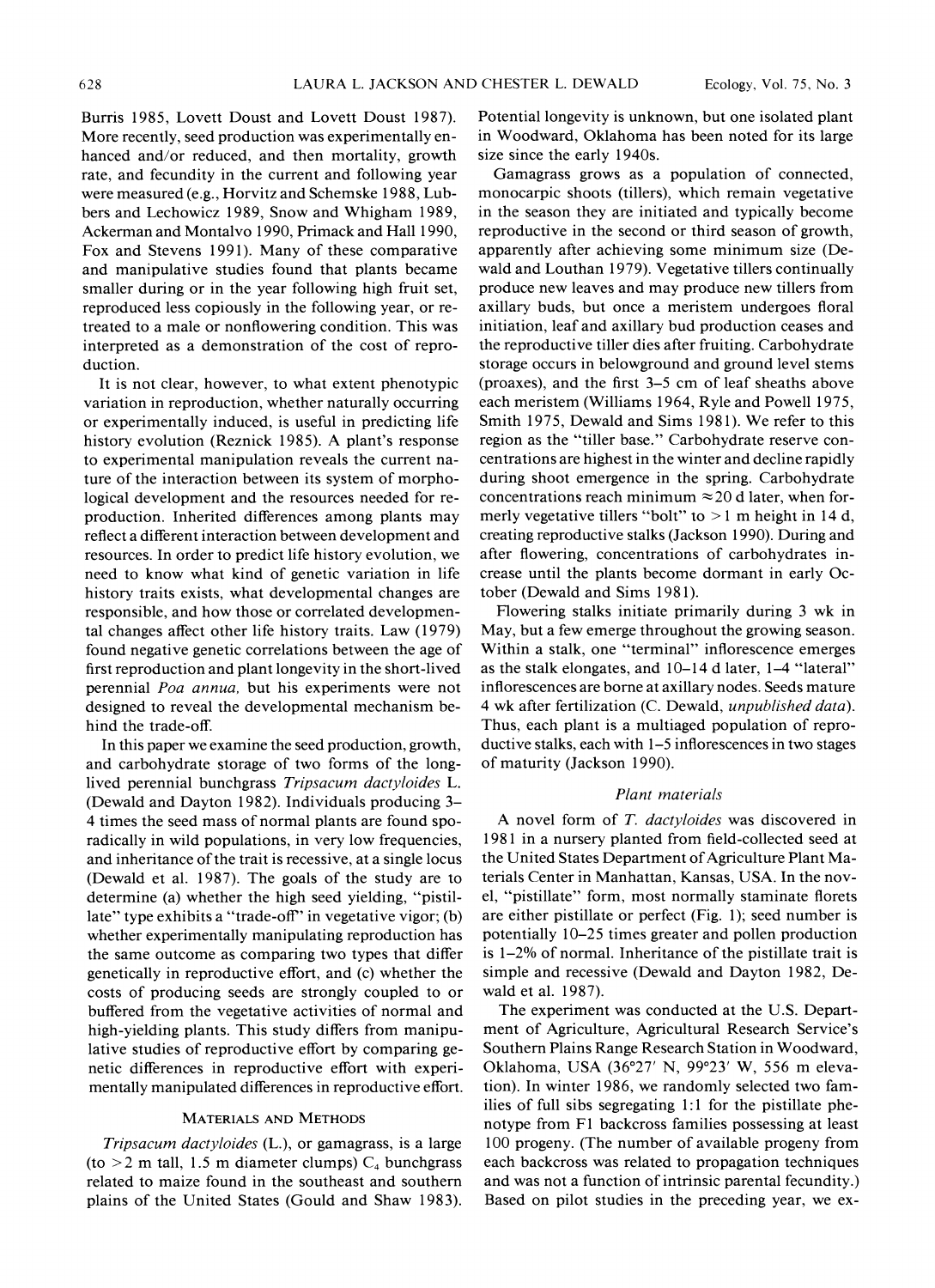

**FIG. 1. Normal and pistillate inflorescences with stami**nate and pistillate portions identified  $(0.375 \times$  actual size).

**pected any nonreproductive differences between normal and pistillate individuals to be subtle. Since the main objective was to compare otherwise similar individuals differing in reproductive effort, we opted for greater within-family replication at the expense of between-family replication.** 

**Ten normal and 10 pistillate individuals were chosen at random to represent each family. Each individual was divided in March 1986 to make 24 clones. Clones were randomly assigned to 48 plots of 20 plants spaced 1.6 m apart such that 5 normal and 5 pistillate individuals from each family were represented in each plot. Each plot received a different random assortment of individuals, and no individual was allowed to appear in a plot more than once.** 

**Transplants were watered at planting and later irrigated twice in June 1986, but only 78% of normal and**  68% of pistillate plants survived the dry spring ( $\chi^2$  = 11.9,  $df = 1$ ,  $P < .005$ ). Except for one plot that was **destroyed by mistake, plants were not manipulated until the experiment began in May 1988. Plots were located on Pratt sand 0.1-1 m deep overlying Permian redbed (bedrock). To control weeds, the fields were sprayed in April 1986-1988 with atrazine at a rate of 1.2 kg/ha active ingredient and were cultivated 2-4 times each year. Nitrogen was applied at a rate of 67 kg/ha (as ammonium nitrate) in April 1987 and 1988. Thus, the experiment was conducted under conditions of minimum competition for nitrogen and moderate to low competition for water.** 

## **Experimental design and rationale**

The experiment was a  $2 \times 3 \times 2$  factorial, split-plot **design. Six treatments, a full combination of clipping vegetative tillers, and defoliation and removal of reproductive tillers (Fig. 2), were allocated to eight rep-**

**licate whole plots. Normal and high-yielding pistillate plants were compared within plots. This design yielded relatively precise information about the effect of genotype, which was expected to be small, at the expense of information about response to manipulations, which was expected to be large (Sokal and Rohlf 1981).** 

**In half of the plots, vegetative tillers were clipped to 5 cm every 2 wk (referred to here as "biweekly clipping") from 1 May 1988 to 10 July 1988 (Fig. 2, Table 1). Three seed stalk treatments were applied factorially to the clipping treatments. Plants in 1/3 of all plots were allowed to develop seed stalks (reproductive tillers) normally ("stalks intact"), while in another 1/3 of the plots, leaves borne on the stalks were removed ("stalks defoliated"). In the remaining plots, all seed stalks were clipped at ground level as soon as they began to elongate and emerge from the vegetative canopy ("stalks removed") (Fig. 2, Table 1).** 

**The first goal of the treatments was to expose, if possible, any differences in vegetative vigor between normal and pistillate plants. Clipping has been shown to reduce current photosynthate and carbohydrate and nutrient reserves (Richards and Caldwell 1985); in T. dactyloides, biweekly clipping will kill some plants within 2 mo (Jackson 1990). We predicted that if pistillate plants use a greater portion of their reserves during seed production or depend to a greater extent upon import of photosynthate from nearby vegetative tillers, then pistillate plants should be weaker than normal plants in some aspect of vigor, and clipping should exaggerate this difference.** 

**The second goal was to compare the artificial manipulation of reproductive effort with genetically controlled differences in reproductive effort. Seed production was eliminated in the "stalks removed" treatment to compare reproducing with nonreproducing individ-**



**FIG. 2. Two-by-three factorial design of experimental manipulations. In the clipped treatment, vegetative tillers were clipped to 5 cm every 14 d for 10 wk beginning 6 May 1988. In the "stalks defoliated" treatment, leaf blades from each seed stalk were removed as soon as the stalk had begun to elongate. In the "stalks removed" treatment, stalks were severed at ground level as soon as they began to elongate. Stalk defoliation and removal were carried out as often as necessary to maintain completely treated plants (see Table 1).**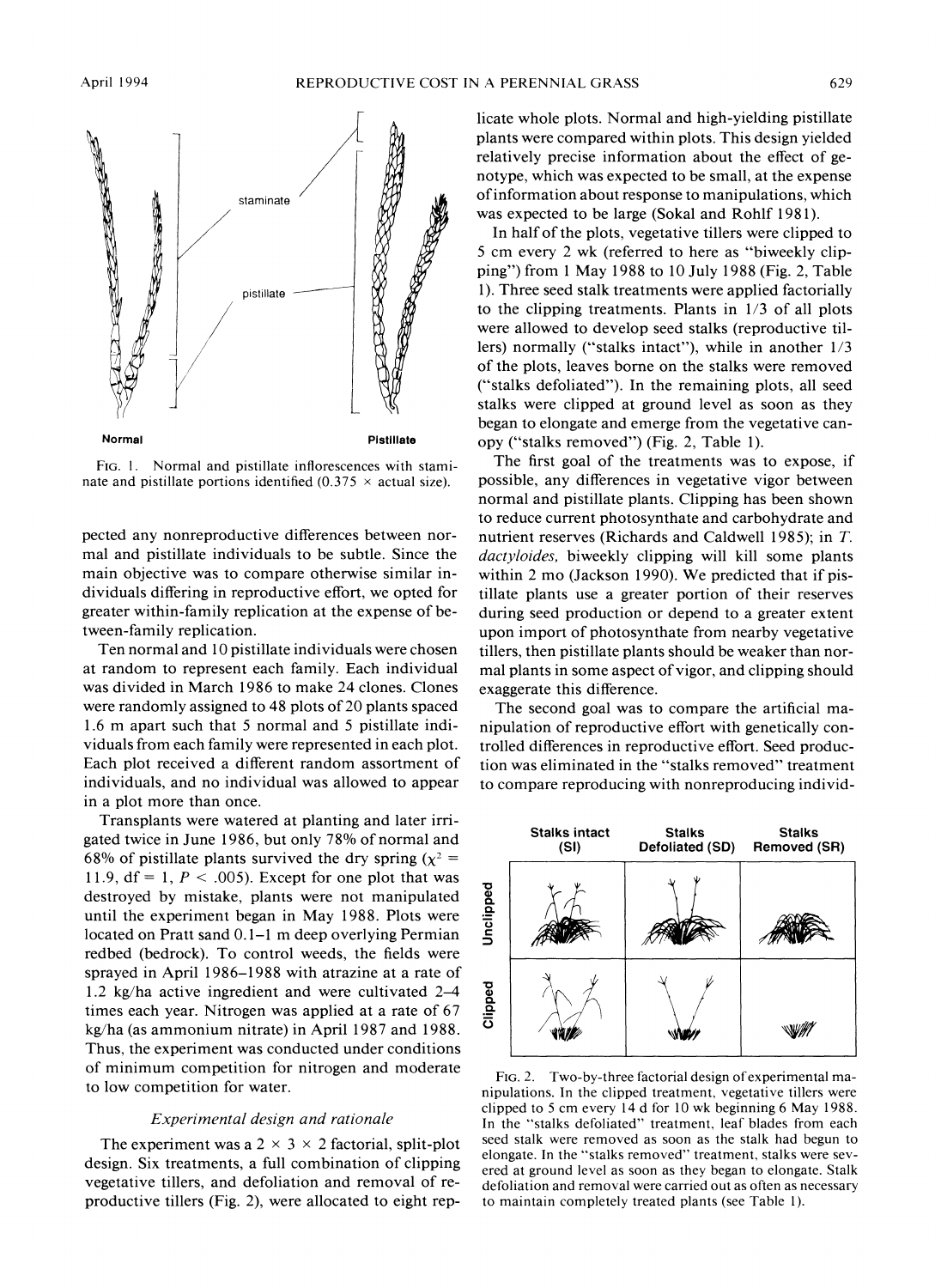| Dates<br>$(1988 -$<br>1989) | Clip veg.<br>tillers | Defoliate<br>reprod. tillers | Basal area | Count stalks or<br>collect infls.               | Aboveground<br>mass | Belowground<br>mass |
|-----------------------------|----------------------|------------------------------|------------|-------------------------------------------------|---------------------|---------------------|
| 28 April                    |                      | F, Sd(31)                    | F, Sd (47) |                                                 |                     |                     |
| 14 May                      | F, Sd(24)            | F. Sd (31)                   |            |                                                 |                     |                     |
| $23$ May                    | F, Sd(24)            | F, Sd(31)                    |            |                                                 |                     |                     |
| 1 June                      |                      | F. Sd (31)                   | F, Sd (47) |                                                 |                     |                     |
| 6 June                      | Sd(12)               | Sd(16)                       |            | count F, Sd $(31)^*$                            |                     |                     |
| $8-11$ June                 |                      |                              |            |                                                 | F(23)               | F(23)               |
| 20 June                     | Sd(12)               | Sd(16)                       |            |                                                 |                     |                     |
| $27-29$ June                |                      |                              |            | count Sd $(16)$ <sup><math>\dagger</math></sup> |                     |                     |
| $2-5$ July                  | Sd(12)               | Sd(16)                       | F, Sd(47)  | collect Sd (16)                                 |                     |                     |
| $7-14$ July                 |                      |                              |            |                                                 | Sd (24)             | Sd(24)              |
| 31 May 1989                 |                      |                              | F. Sd (47) | count $F, Sd$ (47)                              | F. Sd (47)          |                     |

**TABLE 1. Schedule of clipping and stalk treatments and measurements for plots harvested during peak flowering (F) and during seed ripening (Sd), with number of plots affected shown in parentheses.** 

**\* Counted terminal inflorescences in all "stalks intact" and "stalks defoliated" plots.** 

**t Counted lateral inflorescences in all "stalks intact" and "stalks defoliated" plots.** 

**uals of both genotypes. If artificial and natural differences in reproductive effort are in fact comparable, then any costs revealed by manipulation should also be observed in the genetically induced contrast between normal and pistillate plants.** 

**The third goal was to learn how the photosynthetic requirements of reproduction in gamagrass are met and whether normal and pistillate plants differ in their use of photosynthetic structures. For instance, it is possible that normal plants derive all their carbohydrates for seed production from the inflorescence and seed stalk leaves, while pistillate plants must supplement this with energy from current photosynthesis or reserves from neighboring vegetative tillers. We reasoned that if seed stalks are independent of vegetative tillers and tiller bases for resources, then seed production should only be affected by reducing leaf area on the seed stalk but not by clipping vegetative tillers. Clipping vegetative tillers and defoliating reproductive stalks should produce maximum stress, particularly on pistillate plants. A statistically significant interaction between defoliation treatments and genotype (normal vs. pistillate) would indicate that the two genotypes were relying on different sources for seed fill.** 

#### **Plant growth and reserves**

**Measures of plant basal area, biomass production, and carbohydrate reserves were conducted at two phenological stages, peak flowering (2-9 June 1988) and peak seed ripening (7-14 July 1988) (Table 1). Based on data from previous experiments (Jackson 1990), we considered these phenological stages to be strategic for comparison of normal and pistillate plants. During peak flowering, carbohydrate storage in Tripsacum dactyloides is near minimum (Dewald and Sims 1981), so plants should be most vulnerable to defoliation. Comparisons at peak seed ripening maximize the cumulative difference between normal and pistillate demands for seed fill. We randomly assigned the eight replicate plots in each treatment to one of the two sampling dates.** 

**Plant basal area, as estimated by circumference, was used as a nondestructive measure of plant size before, during and 1 yr after experimental treatments (Table 1). Aboveground biomass production was calculated by summing biomass collected during destructive harvest and experimental manipulations (Table 2).** 

**To estimate belowground shoot biomass, we dug up eight plants per plot and separated them into shoot systems consisting of one spent reproductive tiller and all attached secondary and tertiary tillers. We recorded the total number of shoot systems and then randomly selected three from each plant. From these we cleaned, separated, and counted vegetative and reproductive tiller bases. Tiller bases were frozen in a nondefrosting freezer for later fresh volume and dry mass measurement. Belowground biomass for the whole plant was estimated by multiplying the sample mean dry mass per shoot system in the subsample by the whole plant total.** 

**Since carbohydrate reserves are correlated with the density of the storage organ (Wolf 1978, Lubbers and Lechowicz 1989) we used tiller base density as a metric of carbohydrate reserves. We determined the volume of fresh tiller bases by water displacement. Density was calculated as dry mass per unit stem volume (grams per millilitre), and analyzed by ANOVA. To determine whether the density of tiller bases was a reasonable measure of storage reserves, 158 tiller bases, representing the full range of densities, were dried and ground to pass a 0.25-mm mesh screen for analysis of total nonstructural carbohydrate (TNC). Analysis was performed by the Colorado State University Chemical Analysis Laboratory, Boulder, Colorado, USA using a standard acid hydrolysis (Smith et al. 1964). Percent**  TNC was correlated with tiller base density  $(r = 0.72,$  $P < .01$ ).

## **Components of seed yield**

**Seed yield and yield components were measured on all plants in the "stalks intact" and "stalks defoliated" treatments scheduled for late destructive harvest (Ta-**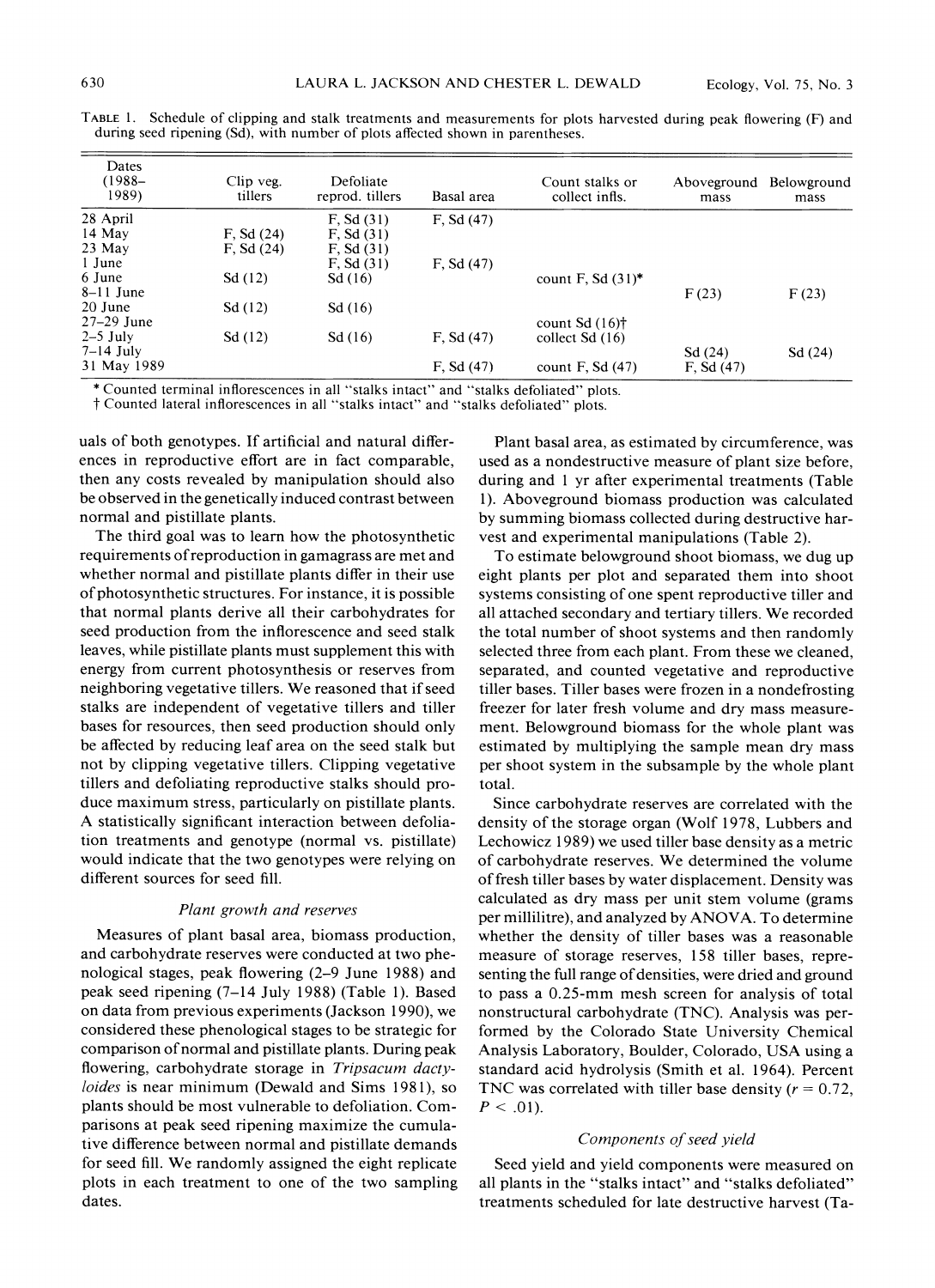| Biomass component                                   | Method                                                                                   | Plants     | Plots    |
|-----------------------------------------------------|------------------------------------------------------------------------------------------|------------|----------|
| Aboveground                                         |                                                                                          |            |          |
| Vegetative tillers<br>Unclipped<br>Clipped biweekly | Final harvest<br>Sum, five biweekly clippings and final harvest of vegetative<br>tillers | 174<br>186 | 12<br>12 |
| Reproductive tillers                                |                                                                                          |            |          |
| Stalks intact                                       | Final harvest                                                                            | 125        | 8        |
| Stalks defoliated                                   | Sum, subsample of stalk defoliation and final harvest                                    | 32         | 8        |
|                                                     |                                                                                          | 114        | 8        |
| Stalks removed                                      | Sum, subsample of stalk removals                                                         | 32         | 8        |
| Belowground                                         |                                                                                          |            |          |
| Vegetative tillers                                  | Shoot system number $\times$ mean dry mass of a subsample                                | 190        | 24       |
| Reproductive tillers                                | Same as above                                                                            | 190        | 24       |

**TABLE 2. Method of estimating cumulative, above- and belowground biomass production, and sample numbers. Clipping treatment affected sampling of vegetative biomass, and seed stalk treatment affected sampling of reproductive biomass, so sampling methods for each treatment are shown separately.** 

**ble 1). Typically, components of seed yield in cereal grasses are obtained by subsampling plants, inflorescences, and seeds. It was necessary to modify this approach substantially for T. dactyloides. Plant size varies, making it necessary to express stalk number on a per unit plant size basis. Furthermore, both terminal and lateral inflorescences are produced, which differ in size and spikelet composition and must be accounted for separately. Finally, inflorescence size varies greatly, making it necessary to express seed mass per unit inflorescences mass rather than per inflorescence. Therefore, the measurable components of seed yield for T. dactyloides are seed stalks per square centimetre basal area, inflorescences per stalk, mass per inflorescence, and seed mass and number per gram of inflorescence, in each case accounting for terminal and lateral inflorescences separately.** 

**Plant basal area was determined 28 April and 2 July 1988 and again in May 1989 by measuring plant circumference, assuming each was a circle. In other studies using same-aged plants, the correlation (Pearson's R) between basal area and aboveground dry mass of**  previously unmanipulated plants was  $0.91$  ( $y = 0.116x$ )  $-$  2.303; where  $y =$  basal area in square centimetres,  $x =$  grams dry mass,  $N = 360$  plants).

**Terminal inflorescences (= seed stalks) were censused on 6 June, when >95% of inflorescences had emerged, as determined by past years' data. Lateral inflorescences were censused on 27-29 June, due to the time lag between terminal and lateral inflorescence production (Jackson 1990). Between 27 and 29 June we collected and dried to constant mass all complete terminal and lateral inflorescences that were in the latter stages of seed ripening (defined as glumes beginning to turn brown) but had not yet begun to shatter. Wholeplant inflorescence mass was calculated from sample dry mass and censused number of inflorescences.** 

**To obtain number and mass of seeds within inflorescences, all of the seed heads collected from each plant were separated into individual spikelets and**  **mixed. We obtained a pseudorandom sample of 1.0 g of spikelets and extracted, counted, and determined mass of all the seeds within the sample. Total seed mass (number) for each plant was estimated by multiplying censused inflorescence number, mean inflorescence mass, and seed mass (number) per gram inflorescence. We handled terminal and lateral inflorescences separately until they were summed in the final step.** 

# **Statistical analysis of seed yield and growth rate**

**Components of seed yield are commonly analyzed by calculating a ratio, such as seeds per inflorescence, and then statistics are calculated for the means of the ratios. We wished to avoid this method where possible because of the problems associated with analysis of variance on ratios (Snedecor and Cochran 1980). Also, traditional means analysis provides mean seed yield per plant, but this number is dependent upon the size distribution of plants in the study. By looking explicitly at the reproductive behavior of plants in a range of sizes, as has been suggested by Weiner (1988) and Samson and Werk (1986), it is possible to avoid errors associated with ratios, explicitly examine the size-fecundity relationship, and compare seed yield results across studies.** 

**Seed yield within the inflorescence (seed mass per inflorescence mass, number of seeds per gram inflorescence, and milligrams per seed) were analyzed by ANOVA because it is unlikely they were affected by total plant size. Other yield components (seed stalks per square centimetre of basal area, inflorescences per stalk, and mass and number of seeds per inflorescence) and total seed yield per square centimetre of basal area were analyzed by an extended ANCOVA in a threestep model reduction process (Allen and Cady 1982). First, for each treatment separately, we tested for linearity of the relationship between yield (the numerator of the yield component, e.g., seed stalks) and plant size**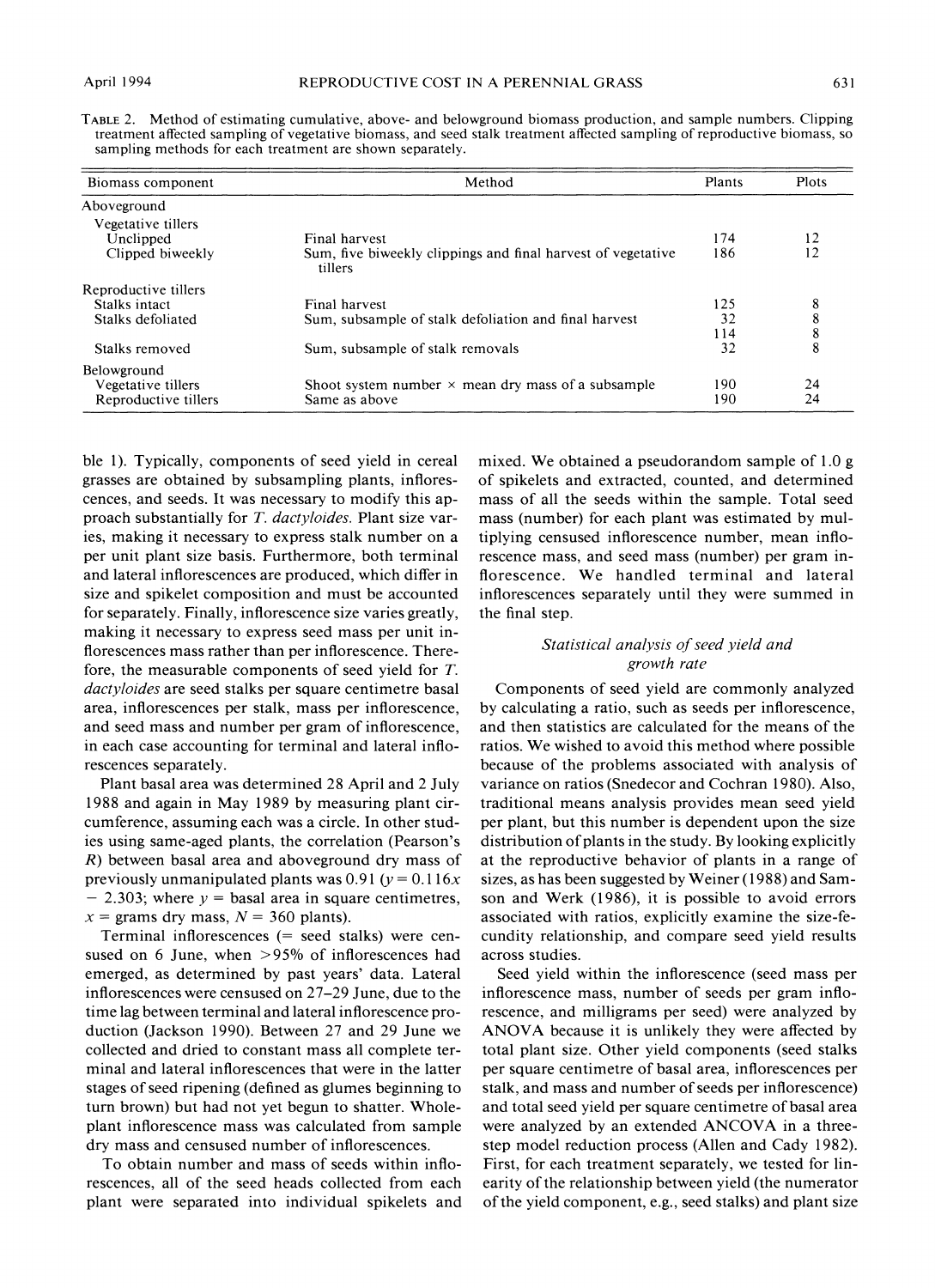

**FIG. 3. Reproductive and vegetative biomass accumulated above- and belowground through the duration of the treatment**  period, 28 April to 5 July 1988 (least squares means  $\pm$  1 se, back calculated from the log-transformed data). Method of **obtaining biomass components and sample numbers are as given in Table 2, except that reproductive tiller biomass removed in the course of experimental manipulations (R, light shading) is shown separately from that removed at destructive harvest (R, no shading). It was possible to distinguish belowground reproductive biomass in the "stalks removed" treatment because the remaining tiller bases of reproductive stalks differ morphologically from those of vegetative tillers.** 

**(the denominator of the yield component, e.g., basal area) by fitting a quadratic model and testing for significance of the quadratic term. In all cases, the relationship between the two elements was best described by a reduced, linear model. Second, we ran a full AN-COVA model, using the yield component denominator as the covariate, which fit a separate mean and slope for each treatment. In all cases, the means effects were not significant, while interactions with the covariate (slopes) were highly significant. These results justified reduction of the models to a single intercept (Allen and Cady 1982). In all cases, this common intercept was close to zero. For instance, the full model, separate means regression of seed mass in grams (y) vs. initial plant basal area in square centimetres (x) had an intercept of 9.6**  $\pm$  **4.65 cm<sup>2</sup> basal area (mean**  $\pm$  **1 sE).** Although this intercept was significantly  $>0$  ( $P = .04$ ), **a plant of this size would consist of no more than two tillers, very close to the smallest plant possible.** 

**Finally, we simplified the model by replacing the intercept with zero, using NOINT in the General Linear Models Procedure of SAS (SAS 1985). This step both simplified the model and made it possible to interpret directly the beta coefficient estimate for each 1 df model effect as a component of yield, and it had no effect on the outcome of significance tests. We felt this step to be defensible in theory, because it is impossible for an intercept of a yield component to be >0 (a plant of zero size cannot have >0 seeds). It is possible for a plant to have a negative intercept if it must achieve a minimum size before flowering, but this was not observed. Nonzero intercepts mainly reflected our** 

**method of measurement, which became imprecise at small plant sizes. Contrasts were limited to the 1 df contrasts provided by the main effects and interactions in the models.** 

**We measured the change in basal area from April to June 1988, April to July 1988, and July 1988 to June 1989, using the extended analysis of covariance methods described above. Basal area at a given date was found to be a linear function of basal area on the previous measurement date. Therefore, treatment effects on growth rate in basal area were estimated by regressing later vs. earlier basal area. A model was chosen that fit a single, nonzero intercept and separate slopes for each defoliation and genotype treatment (Allen and Cady 1982). Because the intercept in each case was not equal to zero, the slopes are not directly interpretable as growth rates, but within an ANCOVA the slopes of different treatments can be directly compared. A larger (or steeper) slope means a greater rate of growth.** 

# **RESULTS**

# **Plant growth and reserves**

**Plant biomass, including seed stalks but not inflorescences, was measured by destructive harvest in June and July, but results of the two harvests were similar, so only data from the late harvest (July 1988) are presented (Fig. 3; Table 3). Genotype had no effect on total plant size, or any component of plant size, aboveor belowground, nor did normal and pistillate plants differ in their response to experimental manipulations.** 

**Biweekly clipping of vegetative tillers repeatedly re-**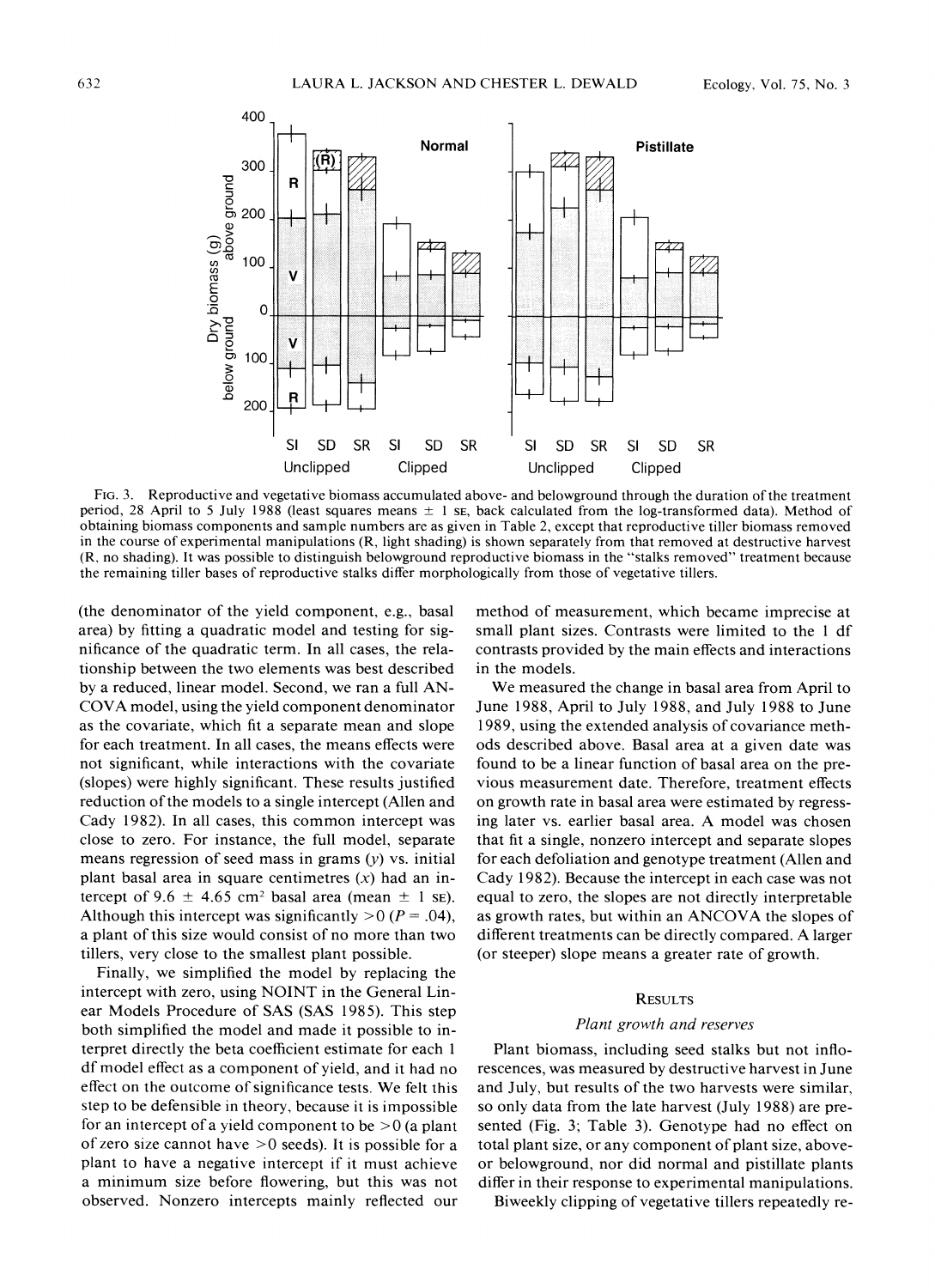|                        |    | <i>F</i> statistics |                  |              |                   |                   |  |  |
|------------------------|----|---------------------|------------------|--------------|-------------------|-------------------|--|--|
|                        |    | Vegetative          |                  | Reproductive |                   |                   |  |  |
| Source                 | df | Above               | Below            | Abovel       | Below             | Total             |  |  |
| Clip (Cl)              |    | 387.7‡              | 693.5‡           | $16.4+$      | $39.1\pm$         | 520.0‡            |  |  |
| Stalk (S)              |    | $7.6 +$             | $5.0*$           | 49.0‡        | 26.5 <sup>‡</sup> | 14.0 <sup>‡</sup> |  |  |
| $Cl \times S$          |    | 1.8                 | 20.4‡            | 1.9          | 1.7               | 14.4 <sup>‡</sup> |  |  |
| Genotype (G)           |    | 0.0                 | 0,1              | 1.4          | 2.3               | 0.8               |  |  |
| $Cl \times G$          |    | 0.2                 | 1.5              | 2.3          | 0.1               | 0.8               |  |  |
| $S \times G$           |    | 0.9                 | 1.4              | 0.0          | 0.0               | 0.7               |  |  |
| $Cl \times S \times G$ |    | 0.1                 | 1.8              | 2.7          | 0.9               | 0.6               |  |  |
| Basal area             |    | 527‡                | 262 <sup>±</sup> | 287‡         | 434‡              | 927‡              |  |  |
| Error I df#            |    | 18                  | 18               | 11           | 18                | 18                |  |  |
| Error II df            |    | 153                 | 153              | 94           | 153               | 153               |  |  |
| Model $R^2$            |    | 0.90                | 0.88             | 0.85         | 0.84              | 0.93              |  |  |

**TABLE 3. ANCOVAs for the effect of experimental manipulations and genotype on the natural logarithm of above- and belowground biomass of vegetative and reproductive shoots excluding inflorescences, during peak flowering (July 1988).§** 

 $* P < .05$ ;  $\dagger P < .005$ ;  $\dagger P < .0005$ .

**§ Initial basal area, measured in April 1988 prior to the onset of experimental manipulations, is used as a covariate so that treatment differences reflect growth since the beginning of the experiment.** 

**II The sum of below- and aboveground biomass at harvest, and biomass removed by all defoliation treatments.** 

**If Includes the dry mass of reproductive stalks at the end of the treatment period.**  $df = 1$  **for all stalk main effects and interactions because only stalks intact and stalks defoliated treatments were included in this model.** 

 $# Error$  term used to test clip, stalk, and clip  $\times$  stalk effects.

**duced photosynthetic area and therefore restricted total biomass production. Aboveground biomass of vegetative tillers, including all biomass removed during the clipping treatments, was 54-66% of unmanipulated plants. Likewise, clipping reduced the mean dry mass of seed stalks in plants with stalk leaves removed by 40-42%. Biweekly clipping reduced vegetative tiller base biomass by 77-93% across treatments and reproductive tiller base biomass by 12-46%.** 

**Stalk removal increased the aboveground mass of vegetative tillers by 22-33% in unclipped plants and 8-15% in clipped plants. Clipping and stalk manipulation interacted significantly in their effects below ground. Stalk removal increased belowground biomass in unclipped plants by 20-22%, while decreasing belowground biomass in plants that were also clipped by 35-65% (P < .0005, Table 3).** 

**Total plant biomass produced through July diminished in order of increasing severity of defoliation (unclipped control > unclipped, stalk leaves removed >**  unclipped, stalks removed  $\gg$  clipped control  $>$  clipped, **stalk leaves removed > clipped, stalks removed). Unclipped plants were able to compensate partially for stalk defoliation and removal, but plants whose vegetative tillers were also clipped did not have this ability (Fig. 3, Table 3).** 

**The effects of biweekly clipping in 1988 on plant biomass were still evident when remaining plants were**  harvested in June 1989 ( $F = 21.2$ , df = 1, 18;  $P =$ **.0002), but other treatments had no lasting effect (for**  seed stalk manipulations  $F = 0.14$ ,  $df = 1$ , 18;  $P = .87$ ; for genotype,  $F = 0.04$ ,  $df = 1$ , 138;  $P = .83$ ).

**Basal area expanded as a function of new tiller production and outward growth of existing tillers. Normal and pistillate plants expanded in basal area at the same**  **rate throughout the experiment and the following year (Fig. 4; Table 4), and did not differ in their response to defoliation treatments as indicated by nonsignificant interaction terms. Biweekly clipping of vegetative til-**



FIG. 4. Rate of change in basal area for normal (O) and **pistillate (0) plants, during (a) 28 April 1988 to 5 July 1988 and (b) in the year following experimental manipulations from 5 July 1988 to 6 June 1989. Values are the mean (± 1 SE) slopes of final basal area vs. initial basal area, as estimated by extended ANCOVA (see Table 4). Experimental manipulations as in Fig. 2.**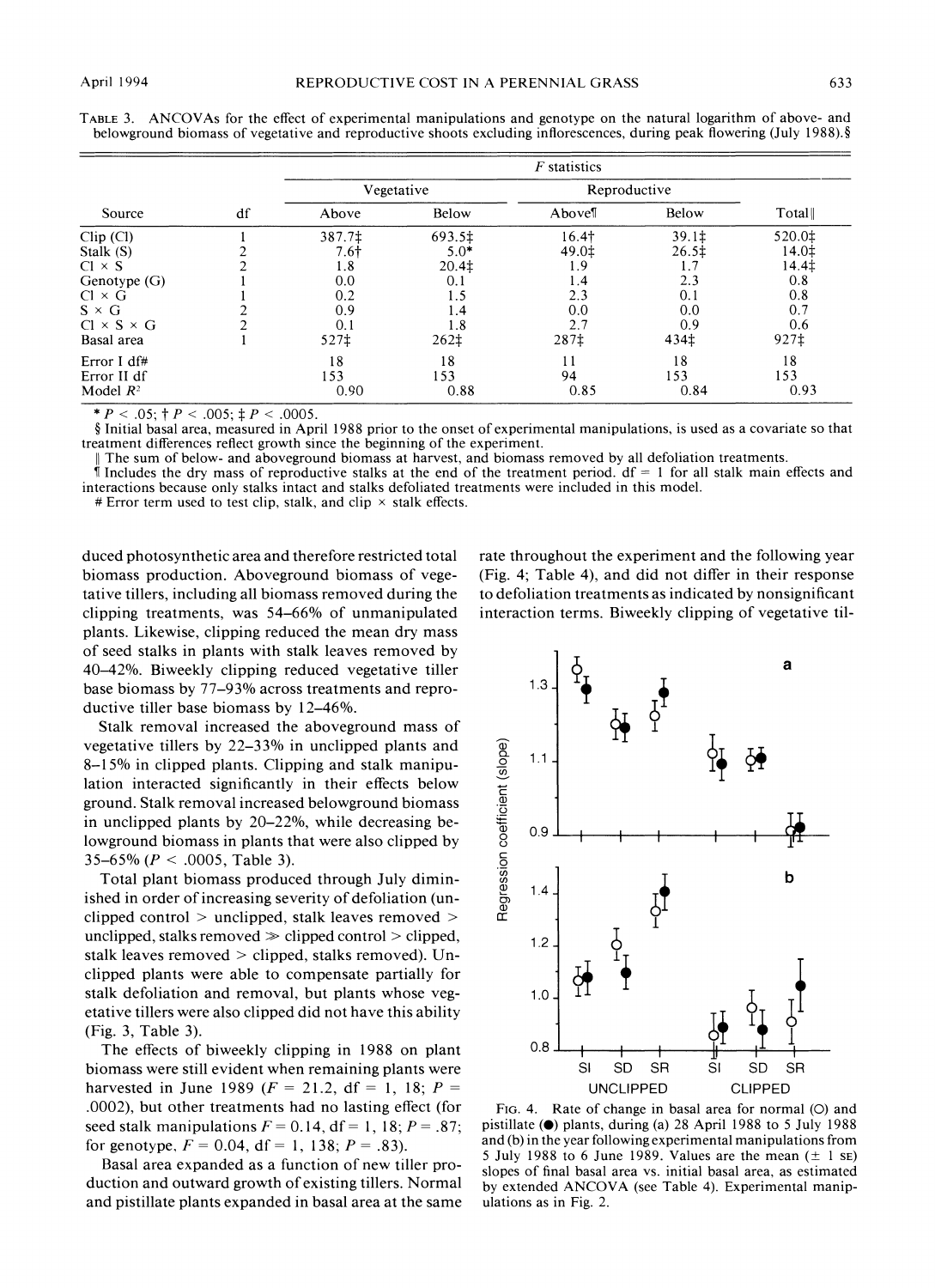**TABLE 4. Effects of clipping and stalk defoliation on plant growth rate during treatment (28 April-5 July 1988) and the year after treatment (5 July 1988-6 June 1989) tested by extended ANCOVA.§** 

|                                                                                                                                                                                                                          |    | $F$ statistics              |                              |  |
|--------------------------------------------------------------------------------------------------------------------------------------------------------------------------------------------------------------------------|----|-----------------------------|------------------------------|--|
| Source of variation                                                                                                                                                                                                      | df | During<br>treatment         | 1 yr after<br>treatment      |  |
| Initial basal area (BA)<br>$BA \times Clip$ (Cl)<br>$BA \times Stalk(S)$<br>$BA \times CI \times S$<br>$BA \times$ Genotype (G)<br>$BA \times CI \times G$<br>$BA \times S \times G$<br>$BA \times CI \times S \times G$ | 2  | 4017‡<br>100‡<br>12‡<br>13‡ | 731‡<br>53‡<br>10‡<br>2<br>2 |  |
| Error df<br>Model $R^2$<br>Intercept                                                                                                                                                                                     |    | 343<br>0.92<br>102          | 157<br>0.78<br>75            |  |

 $* P < .05$ ;  $\dagger P < .005$ ;  $\ddagger P < .0005$ .

**§ The covariate is basal area (BA) in cm2 at the beginning of the growth period (28 April 1988 or 5 July 1988); and the dependent variable is basal area at the end of the growth period (5 July 1988 or 6 July 1989). Each model tests for differences in slopes (final basal area as a function of initial basal area) among treatments.** 



**FIG. 5. Belowground storage of vegetative and reproductive tillers for normal and pistillate plants, as estimated by tiller base densities. (a) Densities at peak flowering (June). (b)**  Densities at peak seed ripening (July). Means are shown  $\pm$  1 **SE, unless the standard errors are smaller than the symbols.** 

**lers greatly reduced basal area expansion and interacted significantly with stalk manipulation. Among unclipped plants, those with stalk leaves removed grew slowest, while among clipped plants, those with stalks removed grew slowest during the season in which they were clipped. In the 11 mo following the termination of experimental manipulations, the effects of stalk removal were now reversed: plants whose stalks had been removed in 1988 grew faster than the other treatments (Fig. 4; Table 4).** 

**Normal and pistillate types differed significantly in carbohydrate storage, as estimated by tiller base density (dry mass per unit volume) but not in the predicted direction (Table 5; Fig. 5). Vegetative tiller bases of pistillate plants were significantly more dense than those of normal plants at both sampling dates, and reproductive tiller (seed stalk) bases of pistillate plants were denser than those of normal plants on the last sampling date. Tiller bases of reproductive stems did not have greater concentrations of total nonstructural carbohydrates (TNC) than vegetative stems because the relationship between density and percent TNC differed for the two stem types. Percent TNC varied from 2.12 to 14.73% among the subsample of stems analyzed.** 

**Biweekly clipping and stalk defoliation and removal reduced tiller base densities (Fig. 5). Although tiller base densities of clipped plants in June were about the same (0.19-0.25 g/cm3 for vegetative tillers) as those for clipped plants in July (0.15-0.24 g/cm3), the plants looked much healthier in June, indicating that the relationship between plant carbohydrate status and health is partially a function of season.** 

# **Components of seed yield**

**Because the "stalks removed" treatments were not allowed to flower, components of yield could only be calculated for "stalks intact" and "stalks defoliated"** 

**TABLE 5. ANOVAs of the effects of experimental manipulation and genotype on tiller base densities of reproductive and vegetative shoots during flowering and seed ripening. Tiller base density (g/mL) estimates carbohydrate storage.** 

|                                                                                                                    |                                                      | $F$ statistics                                                   |                                                               |                                                       |                                                        |  |  |
|--------------------------------------------------------------------------------------------------------------------|------------------------------------------------------|------------------------------------------------------------------|---------------------------------------------------------------|-------------------------------------------------------|--------------------------------------------------------|--|--|
|                                                                                                                    |                                                      |                                                                  | Flowering<br>(June)                                           | Seed ripening<br>$(\mathrm{July})$                    |                                                        |  |  |
| Source                                                                                                             | df                                                   | Vegeta-<br>tive                                                  | Repro-<br>ductive                                             | Vegeta-<br>tive                                       | Repro-<br>ductive                                      |  |  |
| Clip (Cl)<br>Stalk (S)<br>$Cl \times S$<br>Genotype (G)<br>$Cl \times G$<br>$S \times G$<br>$Cl \times S \times G$ | ı<br>2<br>$\overline{2}$<br>l<br>2<br>$\overline{2}$ | 24.7 <sup>±</sup><br>13.6‡<br>0.1<br>$5.3*$<br>0.1<br>0.6<br>0.3 | 22.3 <sup>‡</sup><br>60.8‡<br>1.1<br>0.1<br>0.4<br>0.0<br>1.5 | 181.3‡<br>$8.5+$<br>2.1<br>14.4‡<br>0.1<br>0.5<br>0.0 | 148.4‡<br>$4.6*$<br>0.1<br>$9.3+$<br>0.1<br>1.1<br>0.0 |  |  |
| Error I df§<br>Error II df<br>Model $R^2$                                                                          |                                                      | 17<br>151<br>0.56                                                | 17<br>152<br>0.67                                             | 18<br>156<br>0.89                                     | 18<br>154<br>0.75                                      |  |  |

 $* P < .05$ ;  $\dagger P < .005$ ;  $\ddagger P < .0005$ .

**§ Error term used to test clip, stalk, and clip x stalk effects.**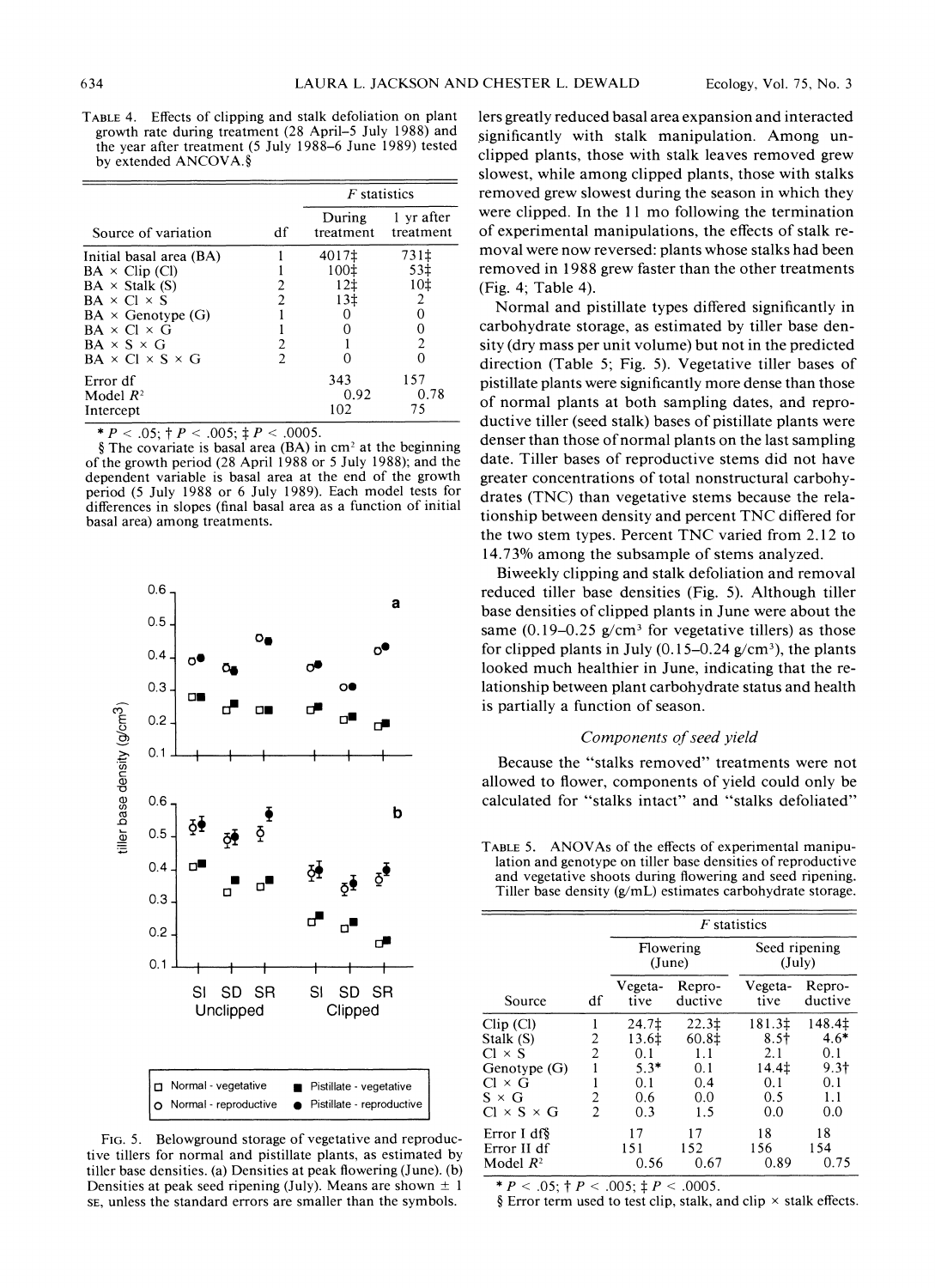|                                   |    |                                            | <i>F</i> statistics |                          |                        |                               |                                 |  |  |  |
|-----------------------------------|----|--------------------------------------------|---------------------|--------------------------|------------------------|-------------------------------|---------------------------------|--|--|--|
|                                   |    | Terminal inflorescences                    |                     |                          | Lateral inflorescences |                               | Whole plants                    |  |  |  |
| Dependent variable:<br>Covariate: |    | No. stalks<br>Initial BA, $cm2$ No. infls. | g infls.            | No. infls.<br>No. stalks | g infls.<br>No. infls. | g seeds<br>cm <sup>2</sup> BA | No. seeds<br>cm <sup>2</sup> BA |  |  |  |
| <b>Source</b>                     | df |                                            |                     |                          |                        |                               |                                 |  |  |  |
| Covariate (C)                     |    | 7393‡                                      | 2532‡               | 1293‡                    | 1526‡                  | 1153‡                         | 1155‡                           |  |  |  |
| $C \times$ Clip (Cl)              |    |                                            | 88‡                 | 8*                       |                        |                               |                                 |  |  |  |
|                                   |    |                                            |                     |                          |                        |                               | .                               |  |  |  |

**TABLE 6. ANCOVAs for the effects of experimental manipulation and genotype on components of seed yield.§** 

**C x Stalk (S) 1 1 55t 406: 67t 177t 129t**   $C \times C1 \times S$  1 13‡ 3 27‡ 2 17 6  $C \times$  Genotype (G)  $1$   $3$   $569\pm$   $41\pm$   $142\pm$   $379\pm$   $667\pm$ <br> $C \times$  Cl  $\times$  G  $1$   $4*$   $32\pm$  0  $5*$  0 1  $C \times C1 \times G$  1 4\* 32‡ 0 5\* 0 1  $C \times S \times G$  1 0 15‡ 0 11† 91‡ 86‡  $C \times C1 \times S \times G$  1 2 1 1 0 6<sup>\*</sup> 3 **Error df 431¶** 213 213 213 213 213 **R2 0.95 0.95 0.88 0.97 0.89 0.91** 

 $* P < .05$ ;  $\dagger P < .005$ ;  $\ddagger P < .0005$ .

§ The dependent variable is regressed against the covariate to estimate a slope, e.g., stalks/cm<sup>2</sup> basal area, for the population **of plants in each treatment. The intercept in each model is set to zero (NOINT in SAS General Linear Models Procedure, SAS 1985), so the beta coefficient associated with each model effect directly estimates the yield component (Fig. 6). Intercepts, when fit separately for each treatment, are very close to zero (see Fig. 7).** 

**II BA, plant basal area measured before experimental manipulations.** 

**The first ANCOVA includes plants destructively harvested before flowering**  $(n = 439)$ **. Other ANCOVAs use only the** remaining plants  $(n = 221)$ .

**treatments. The number of seed stalks (= terminal inflorescence number) increased linearly with plant basal area within the range 30-1200 cm2, and there appeared to be no size threshold below which plants would not flower. Plant basal area accounted for 94.7% of the variation in stalk number, while all treatments accounted for only 0.3% of the variation (Table 6; Fig. 6a). It is unlikely that seed stalk number could have been affected by defoliation, because floral differentiation ofmeristems occurred before the treatments were applied.** 

**Lateral inflorescences were more sensitive to stalk defoliation treatments than other components of yield (Table 6; Fig. 6b). Biweekly defoliation of vegetative tillers stimulated lateral production on plants with stalk leaves intact, but suppressed lateral production on plants with stalk leaves also removed. Pistillate plants produced fewer lateral inflorescences per stalk than normal plants in every treatment.** 

**Pistillate terminal inflorescences were 1.0-1.6 g heavier than normals in every treatment (Table 6; Fig. 6b). Terminal inflorescence mass of normal plants was reduced 0.2 g/inflorescence by both clipping and stalk defoliation, and the two treatments had completely additive effects. Pistillate inflorescences were more sensitive (reduced 0.4-0.8 g/inflorescence by each defoliation treatment) to defoliations. Lateral inflorescence** 

**FIG. 6. Components of seed yield for terminal and lateral inflorescences of normal (open bars) and pistillate (filled bars) plants. Experimental manipulations as in Fig. 2. Values represent the slope of the regression of the yield component numerator (dependent variable) vs. denominator (covariate), determined for each treatment by extended ANCOVA (see**  Table 6). Error bars are  $+ 1$  **se** of the slopes.

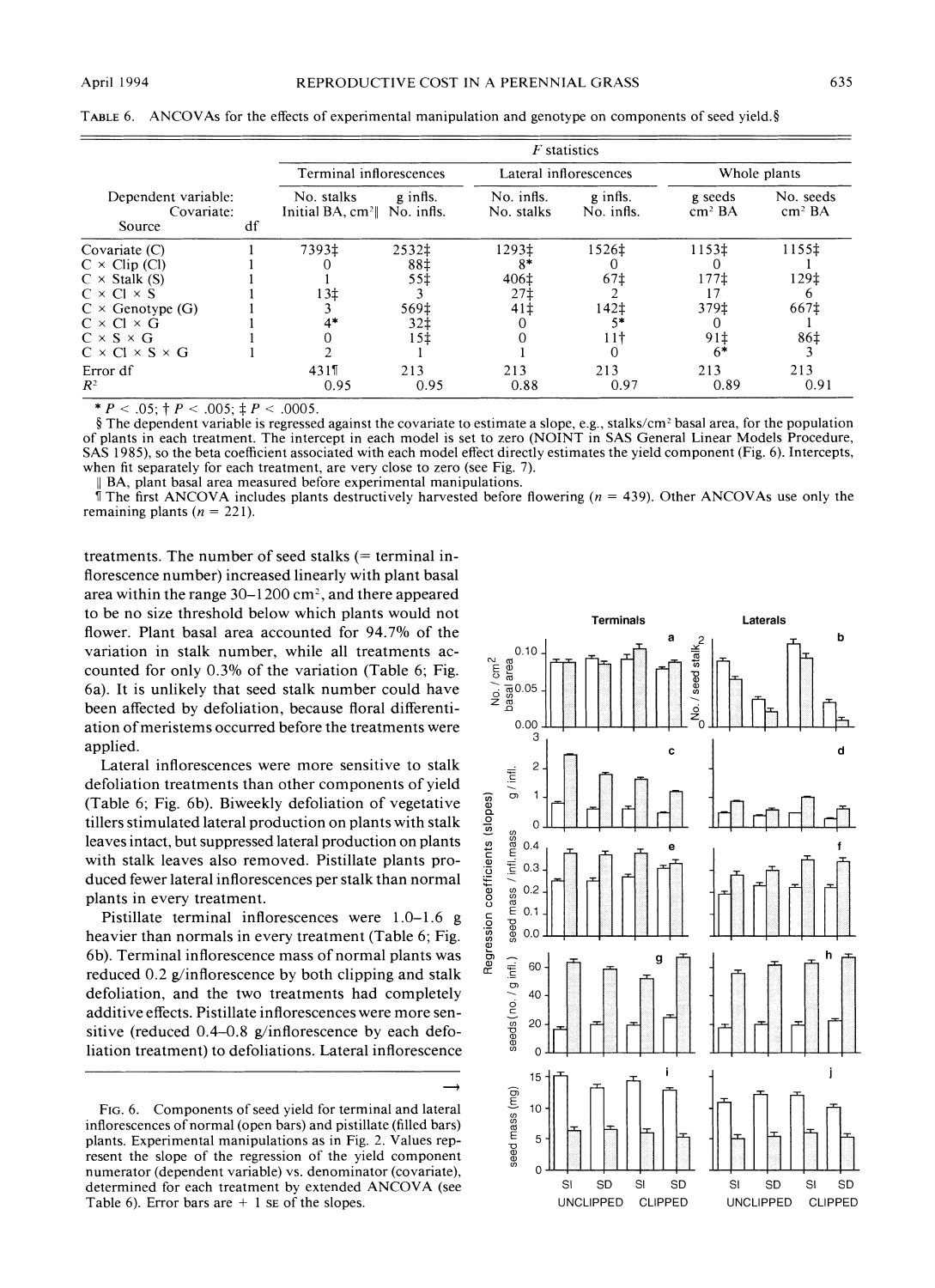| Source                 |    | <i>F</i> statistics               |                             |                   |                                   |                           |                   |  |  |
|------------------------|----|-----------------------------------|-----------------------------|-------------------|-----------------------------------|---------------------------|-------------------|--|--|
|                        |    | Terminals                         |                             |                   | Laterals                          |                           |                   |  |  |
|                        | df | Seed mass/<br>infl. mass<br>(g/g) | Seeds $(no./$<br>$g$ infl.) | Seed mass<br>(mg) | Seed mass/<br>infl. mass<br>(g/g) | Seeds (no./<br>$g$ infl.) | Seed mass<br>(mg) |  |  |
| Clip (Cl)              |    | 0.9                               | 1.0                         | 0.4               | 14.4 <sup>†</sup>                 | $8.3 +$                   | 0.2               |  |  |
| Stalk (S)              |    | 0.1                               | 11.8+                       | $5.5*$            | 1.2                               | $6.2*$                    | 0.6               |  |  |
| $Cl \times S$          |    | 0.0                               | $16.2$ $\pm$                | 0.7               | 4.5                               | 0.0                       | $10.5*$           |  |  |
| Error I                | 11 |                                   |                             |                   |                                   |                           |                   |  |  |
| Genotype $(G)$         |    | 93‡                               | 905‡                        | 317 <sup>±</sup>  | 10.9 <sup>‡</sup>                 | 838‡                      | 209‡              |  |  |
| $Cl \times G$          |    | 10.0 <sup>†</sup>                 | $4.3*$                      | 0.1               | $6.2*$                            | 2.2                       | 1.2               |  |  |
| $S \times G$           |    | 8.8+                              | 0.0                         | 0.4               | 1.1                               | 0.9                       | 0.1               |  |  |
| $Cl \times S \times G$ |    | 3.3                               | 11.9†                       | 3.2               | 0.0                               | 0.1                       | 1.7               |  |  |
| Error II df            |    | 203                               | 203                         | 202               | 195                               | 203                       | 195               |  |  |
| Model $R^2$            |    | 0.40                              | 0.83                        | 0.65              | 0.44                              | 0.81                      | 0.55              |  |  |

**TABLE 7. ANOVAs for the effects of experimental manipulation and genotype on components of seed yield within terminal and lateral inflorescences (infl.).§** 

 $* P < .05$ ;  $\dagger P < .005$ ;  $\dagger P < .0005$ .

**§ No covariate analysis was necessary; dependent variables are yield components, estimated for each plant by subsampling 1-g spikelets from each plant and determining seed number and mass.** 

**mass was reduced by stalk defoliation but not by clipping vegetative tillers (Table 6; Fig. 6d).** 

**Although lateral inflorescences of pistillate plants consistently had greater mass than those of normal plants, the difference (0.19-0.52 g/inflorescence) was not as pronounced as in terminals (compare Fig. 6b, c).** 

**Seeds comprised 33-38% of the mass of pistillate terminal inflorescences, compared to 25-31% for normals (Fig. 6e, f; P < .0005, Table 7). Terminal and lateral inflorescences maintained the same relative proportion of seed mass to inflorescence mass in all except the most severe treatment, but pistillate seed mass and seed mass per inflorescence mass responded to clipping treatments (Fig. 6f; Table 7).** 

**Pistillate inflorescences produced 33-48 more seeds per unit inflorescence mass, each weighing about half (5-7 vs. 11-15 mg) the mass of a normal seed (Fig. 6g, h; Table 7). The size of seeds within terminal inflorescences was significantly reduced by stalk defoliation**  but not clipping ( $P < .05$ ; Table 7, Fig. 6i, j). Among **lateral inflorescences, clipping increased mass per seed when stalks remained intact, but defoliation of both stalks and vegetative tillers reduced seed mass relative to controls. This was consistent with the clipping effects on lateral inflorescence number and mass. We detected no interactions between genotype and defoliation treatments.** 

# **Seed mass vs. plant size**

**The overall response of seed mass and seed number per square centimetre of plant basal area to experimental manipulations was identical (last two columns of Table 6), so only seed mass will be discussed in detail here. Pistillate plants yielded more than normal plants of equivalent size in all treatments. Biweekly clipping had no net effect on seed yield (Fig. 7; Table**  **6) due to its opposite effect on terminal and lateral inflorescences. Stalk defoliation and genotype interacted strongly: pistillate plant yields were reduced far more than normal plant yields.** 

# **Reproduction in the year after defoliation**

**In the flowering season 1 yr after we imposed defoliation treatments, the number of seed stalks remained constant across treatments at 0.068-0.079 stalks/cm2 (grand mean = 0.071 compared to 0.079 stalks/cm2 for the same group of plants in 1988). Pistillate plants had slightly more stalks per square cen**timetre basal area ( $F = 3.65$ , df = 1, 137;  $P = .0583$ ); **no other treatment came close to significance. No other component of yield was measured in 1989.** 

## **DISCUSSION**

**Due to the economic importance of cereal and forage grasses, their morphological development, carbohydrate movement, and photosynthetic contribution of various organs to seed yield are perhaps better known than in any other plant family. This knowledge is essential in interpreting the response of T. dactyloides to defoliation and understanding the effects of the pistillate mutation.** 

**A perennial grass in flower consists of two distinct classes of shoots, vegetative and reproductive. Depending on developmental stage and plant condition, reproductive tillers are completely dependent upon, independent from, or contributing to vegetative tillers, but at all times each tiller competes with other tillers for light, nutrients, and water. Each tiller (= "shoot") initially is dependent upon the tiller from which it arose (heterotrophic), and gradually grows enough leaves and roots to support itself (becomes autotrophic). Once autotrophic, a tiller can produce new, dependent tillers**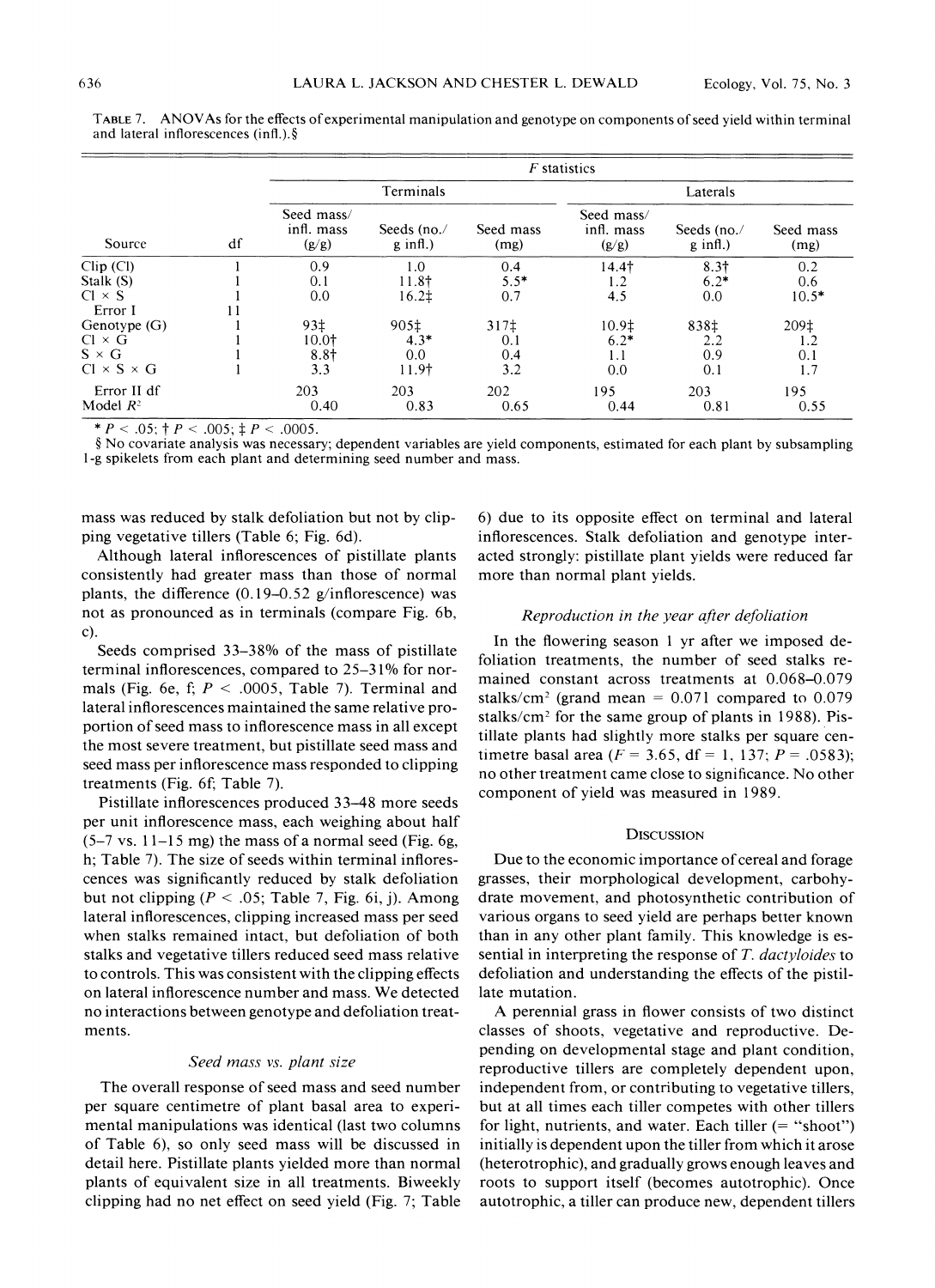

**FIG. 7. Dry mass of seed per plant, as a function of plant size in basal area at the beginning of the growing season, for normal (0) and pistillate (0) plants. Lines are best fit regressions (full model with separate slopes and intercepts; compare to Table 1), to show proximity of intercepts to the origin. Experimental manipulations as in Fig. 2.** 

**using current and locally stored photosynthate (Williams 1964, Marshall and Sagar 1965, 1968, Jewiss 1972).** 

**During flowering, the largest, oldest vegetative tillers undergo floral differentiation and once again become heterotrophic. In T. dactyloides this begins in early May before a full plant canopy has been established. The distal 4-6 intemodes of each reproductive tiller elongate, in 10 d, from < 4 cm to > 1 m and the terminal**  inflorescence grows from  $\leq 1$  cm to  $\approx 16$  cm long (L. **L. Jackson, unpublished data). This coincides with a sharp drop in total nonstructural carbohydrates in storage tissues throughout the plant (Dewald and Sims 1981). About 15 d later, now fully extended and autotrophic, the reproductive tiller initiates new tillers in the axils of stalk leaves. These tillers consist of two**  internodes only and are also reproductive (lateral in**florescences).** 

**We first clipped vegetative tillers when most reproductive tillers were elongating and still heterotrophic. Clipping vegetative tillers reduced the size of reproductive tillers (Fig. 3; Table 3) and the size and seed yield of terminal inflorescences (Fig. 6c; Table 6). By our second clipping 2 wk later, most reproductive tillers had reached full size and had begun to initiate lateral tillers. Clipping vegetative tillers did not inhibit lateral inflorescence initiation (Fig. 6b) or final inflo**rescence size (Fig. 6d; Table 6,  $F = 0$ ) because by this **time seed stalks were independent of vegetative tillers. In fact, clipping vegetative tillers stimulated lateral production (Table 6) and seed fill (Table 7). Lateral,** 

**more so than terminal, inflorescences are shaded by the vegetative canopy and may compete with it for light. Our data suggest that during flowering, each plant is a population of autotrophic tillers, all competing for light, water, and nutrients and against one another. In closely spaced plantations of T. dactyloides, lateral inflorescence production depends on light availability. On the open, outside edge of a plantation, a stalk may produce as many as 10 lateral inflorescences, while stalks facing the shady interior produce 0-1 laterals (L. L. Jackson, unpublished data). The extreme sensitivity of lateral inflorescence seed yield to stalk defoliation supports this general picture of reproductive tiller autonomy.** 

**An autonomous tiller can merely support itself (maintain leaves, grow new leaves or seeds, grow and maintain associated roots), or it can support itself and also grow new tillers, store carbohydrates, or export carbohydrates to other tillers. Gifford and Marshall (1973) and Ong and Marshall (1979) have shown using labeled carbon tracers that grass tillers will export carbohydrates to nearby, shaded or defoliated tillers. Although these studies were done on vegetative tillers, there is reason to believe the results extend to reproductive tillers in T. dactyloides. Our data showed that severely clipped plants with seed stalks intact had more vegetative biomass in July, higher carbohydrate storage in vegetative tiller bases in June and July, and faster rates of growth in basal area during the treatment period than did clipped plants with stalks removed or**  defoliated (Figs. 3–5). The significant interaction  $(F =$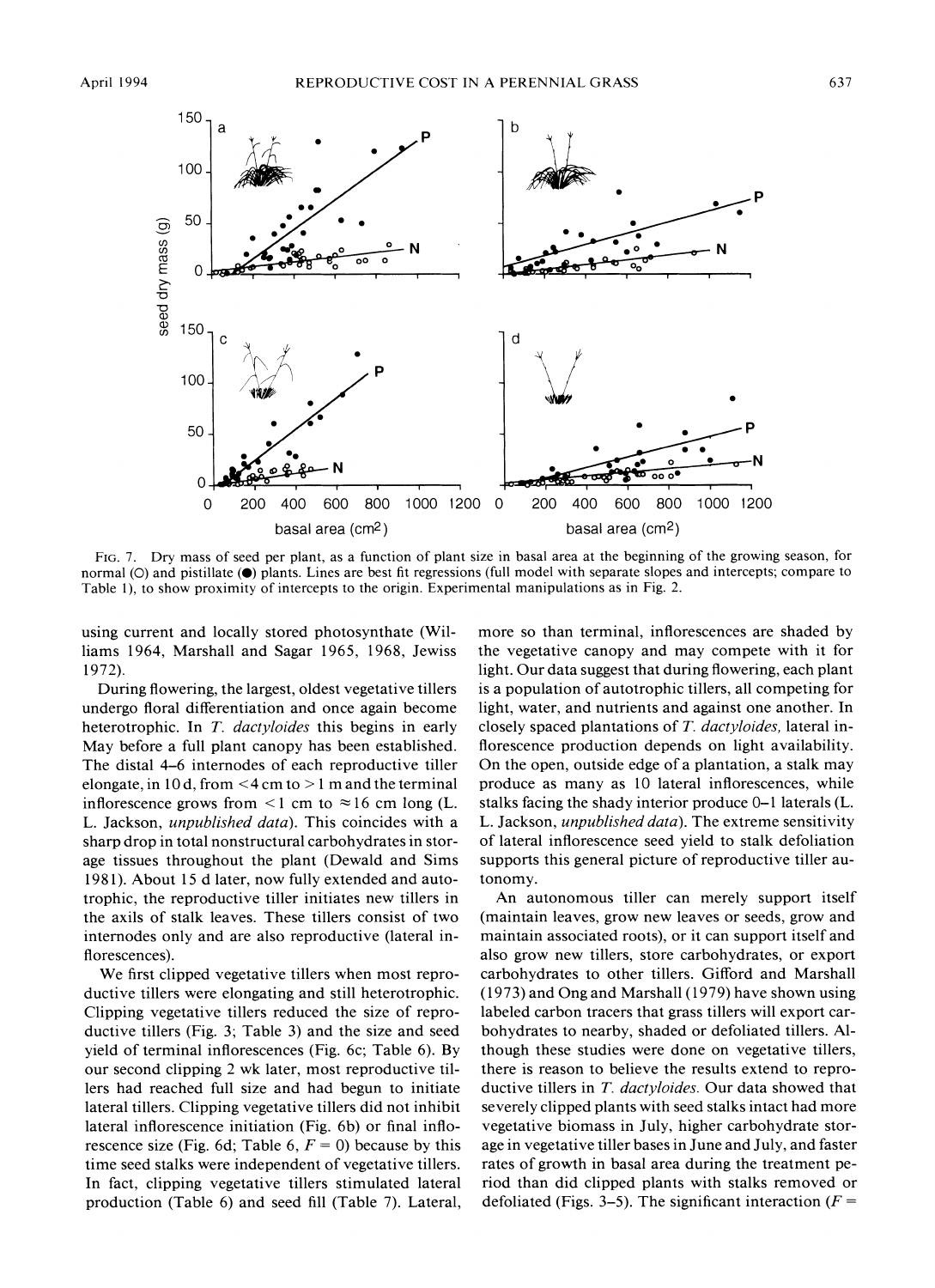**20.4) between clipping and stalk defoliation in the biomass of vegetative tiller bases further supports this idea. Rather than being a cost, reproductive tillers appear to support stressed plants. Ong et al. (1978) found that inflorescences of Poa annua exported '4C-labeled assimilate to other parts of the plant during the later stages of seed development.** 

**The cost of reproduction in gamagrass occurs in three ways. First, actively growing meristems are sacrificed to a reproductive fate. This has been documented in other clonal plants (Watson 1984, Tortensson and Telenius 1986, Carlsson and Callaghan 1990). Second, stored reserves and current photosynthate and nutrients must be mustered to sponsor the initial growth of a seed stalk (Dewald and Sims 1981, Parsons and Robson 1981, Colvill and Marshall 1984). Finally, vegetative tillers must compete with reproductive tillers in the plant canopy. Plants whose stalks had been removed in 1988 grew faster in basal area during the following year (Fig. 4), possibly because vegetative tillers were released from competition with seed stalks, enabling them to produce more new tillers. None of these costs reflect the number or size of seeds produced on each stalk. Thus, the immediate carbon and nutrient requirements of producing seeds and pollen are partially decoupled from plant vegetative vigor and future reproduction.** 

**Given the proposed model of reproductive cost described above, the pistillate mutation could create a trade-off in three ways. First, developing pistillate reproductive tillers could require a longer period of heterotrophy if building the seed stalk is more expensive. This could result in slower growth rates or lower carbohydrate reserves early in the flowering season. When we sampled plants in early June, after the spurt of stalk growth, we found equal or greater density of the tiller bases of pistillate plants (Table 5; Fig. 5a). Pistillate plants grew equally fast in basal area between April**  and June ( $F = 0.34$ , df = 1, 691;  $P = .56$ ; ANCOVA **model identical to Table 4), and were identical for all components of biomass in June (e.g., for total biomass,**   $F = 0.1$ , df = 1, 148;  $P > 0.1$ ; ANCOVA model identical **to Table 3).** 

**Second, pistillate seed stalks could be less capable of supporting stressed vegetative tillers than normal plants, resulting in genotype x defoliation interactions in plant size, growth, or storage. There was a significant effect of genotype on tiller base densities at the end of the flowering period (Table 5; Fig. 5b), but the result was opposite that predicted: pistillate plants had denser tiller bases, implying greater stored reserves. Finally, greater stress in pistillate plants could show up in smaller plant size or fewer seed stalks in the year after manipulation, but this did not occur.** 

**We found no evidence to suggest a trade-off in vegetative vigor for greater seed production during the growing season (April-October). We did observe higher mortality among pistillate clones after they were**  **transplanted in March 1986. This could be related to the tendency for pistillate phenotypes to emerge from winter dormancy slightly earlier than normal (C. Dewald, personal observations). Transplant success is highest when plants are completely dormant (Dewald and Louthan 1979).** 

# **Seed production within the stalk**

**How, then, do pistillate plants achieve greater seed production? It is possible that the cost of extra seed production in pistillate plants is equivalent to the pollen production they forego. Based on dry mass measurements of 30 normal inflorescences collected before pollen shed and 30 collected after pollen shed, pollen biomass could be as much as 50% of the seed mass of a normal inflorescence. (Pollen production of pistillate plants in our study was on the order of 1% that of normal plants.) This would reduce but not eliminate the difference in total reproductive biomass in the two genotypes. It is also likely that pollen differs qualitatively from seeds in the energy or nutrient content per unit biomass or that its production earlier in the season than seeds poses costs greater than would be expected on the basis of biomass alone.** 

**If, as we have posited, there is a net difference in the energy and nutrients associated with reproduction in normal and pistillate plants and costs of reproduction are borne locally, within the stalk, then we must examine the capacity of seed stalks and inflorescences to support seed production. Normal plants experienced little change in production when stalks were defoliated (a reduction in seed production of 0.019 g/cm2 basal area), while pistillate plant seed production plummeted to near the level of normal seed production (a reduction of 0.101 to 0.041 g/cm2 vs. 0.035 g/cm2 for unmanipulated normal plants) (Fig. 7; Table 6). From these results one might conclude that normal plants are "overbuilt" or buffered, so that some seed production occurs even under conditions of severe defoliation, while pistillate plants are operating at very close to the limit of the stalk's ability to provide photosynthate. A conservative, "buffered" reproductive strategy, in which similar seed production is achieved under a variety of conditions from optimum to stressful, conceivably could have adaptive value in long-lived perennials. However, buffered strategies have neither been documented nor their implications thoroughly explored for perennial plants.** 

**Alternatively, pistillate plants could have greater potential assimilation abilities, through, for example, greater sink strength, more stalk leaf area, or larger inflorescence size. This possibility is suggested by the result that even in the most severe defoliation treatments, pistillate plants had higher yields than normal plants. However, pistillate stalks filled more seeds with less leaf area. In a separate study, we found that normal and pistillate seed stalks did not differ in total dry mass**  excluding inflorescences ( $P = .436$ ) but that pistillate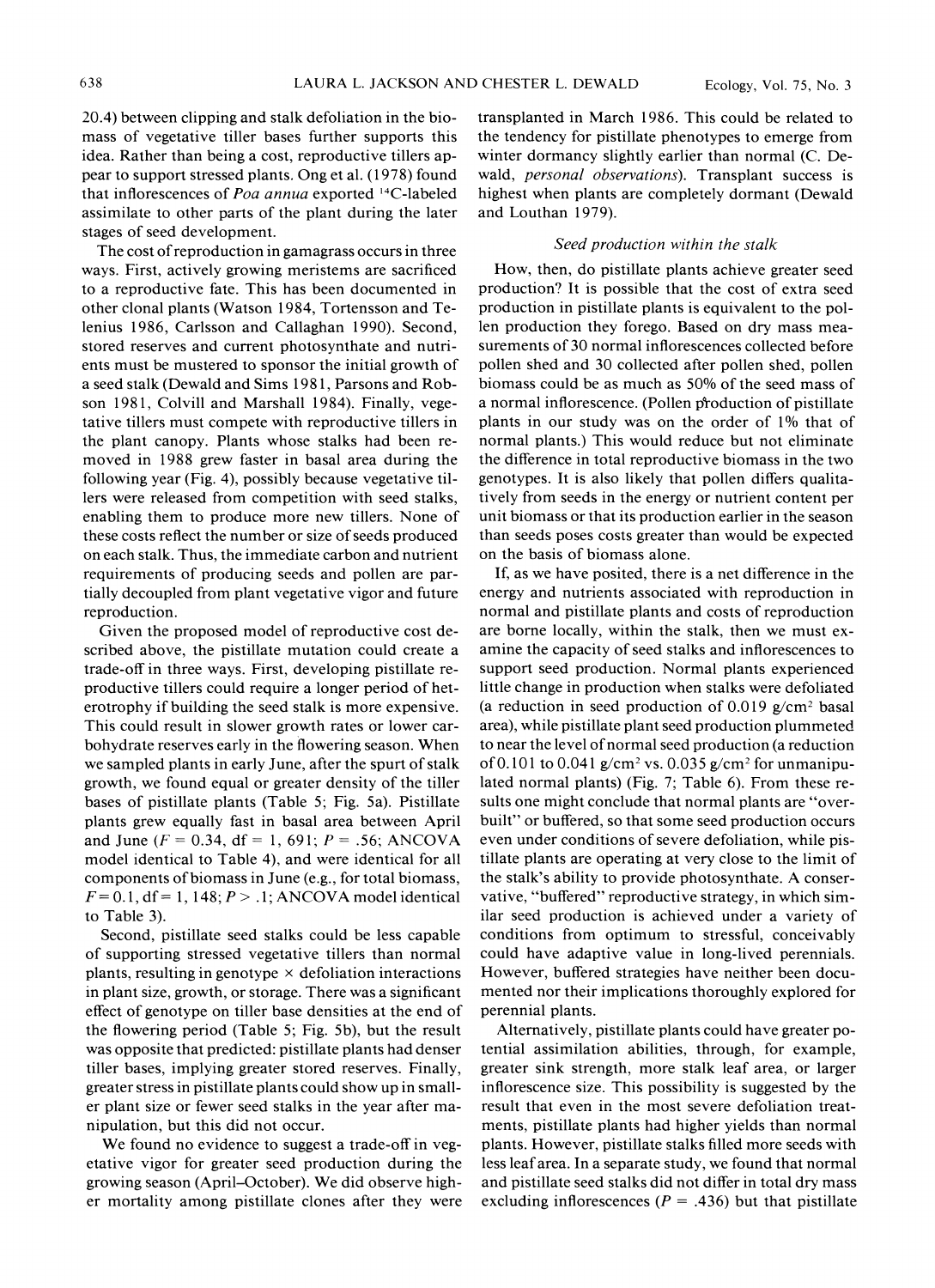stalks were 11.5 cm shorter  $(P < .0001)$  and possessed 20 cm<sup>2</sup> less leaf area (175 vs. 155 cm<sup>2</sup>;  $P = .057$ ;  $N =$ **66). Pistillate inflorescences are larger than normal inflorescences, and it is feasible that their greater size accounts for some of the greater potential seed yield. No data are available for assimilation rates of inflorescences in Tripsacum, but Ong et al. (1978) measured**  <sup>14</sup>CO<sub>2</sub> fixation in *Lolium perenne* and *Poa annua* in**florescences and flag (seed stalk) leaves. In a summary of their data and review of the extensive literature on flag leaf and inflorescence photosynthesis, they concluded that "the grass inflorescence, an assemblage of green leaf-like floral structures positioned in an ideal light environment, is a very active photosynthetic structure.... (T)he inflorescence plays an important role in supporting seed development in both cereals and grasses."** 

**Our data are not sufficient to determine exactly "how" greater seed production is achieved in the pistillate mutation of T. dactyloides, nor can we exclude the possibility that some trade-off exists. The search for such trade-offs, however, is misplaced: our energy would be better spent examining the genetic variation that is available within the species to change reproductive behavior, the developmental mechanisms by which this can take place, and their consequences for other aspects of fitness.** 

**For example, the pistillate mutation in gamagrass increases seed production in part by reversing the gender of male florets. Since spikelets in normal gamagrass are sexually dimorphic, with pairs of staminate florets housed in small, open spikelets, (Fig. 1), the development of pistillate seeds is restricted by a small spikelet cavity. As a result, seeds from pistillate plants are 1/4 to 1/2 the mass of normal seeds, and germination and establishment are correspondingly poor (Jackson et al. 1992).** 

**There are consequences at the level of the inflorescence and seed stalk as well. Seeds of pistillate plants are more susceptible to predation because they develop inside thin glumes adapted for pollen dispersal. The tendency in normal plants for the staminate section to break off after pollen shed is preserved to varying degrees in pistillate inflorescences, so many seeds are lost before reaching maturity. Finally, the pistillate seed stalk is no stronger than that of normal plants and can snap under its own seed mass before the seeds mature (L. L. Jackson, personal observations). The defects in pistillate plants caused by "architectural remnants" (Watson and Casper 1984), combined with low pollen production, more than offset the fitness benefits of greater seed production. Examination of the particular developmental consequences of the pistillate mutation has led to good predictions about its life history evolution, while detailed examination of resource allocation has not. The study of more subtle, quantitative variation in reproductive behavior of gamagrass and other species may be equally instructive.** 

# **Physical vs. genetic manipulation of reproductive effort**

**The manipulations of reproductive effort we imposed revealed a cost of reproduction (faster growth in basal area of plants with stalks removed, Fig. 4), while the comparison of normal and pistillate plants did not. Several recent studies of life history trade-offs in plants have focused on small, nonclonal herbs with a nonphotosynthetic inflorescence, few leaves, and a simple storage organ (Horvitz and Schemske 1988, Lubbers and Lechowicz 1989, Snow and Whigham 1989, Ackerman and Montalvo 1990, Primack and Hall 1990). It is likely that in these systems, flowering and vegetative growth are more tightly coupled than they are in perennial grasses, resulting in clearer trade-offs between current and future reproduction (but see Horvitz and Schemske 1988).** 

**There are two difficulties in interpreting the results of an experimental manipulation of reproductive effort in evolutionary terms. First, experimental manipulation does not simply affect the resource costs of seed production. Removing an active floral meristem is likely to change growth regulation throughout the plant. This would be true whether reproduction were manipulated by removing the developing flower or fruit (e.g., Snow and Whigham 1989; this study), applying growth retardant (e.g., Hampton and Hebblethwaite 1985), or changing day length (e.g., Reekie and Bazzaz 1987a, b, c). In this and other experiments we noted earlier tiller proliferation and earlier senescence among plants whose stalks had been removed (L. L. Jackson, unpublished data). These plants seemed to skip to a later part of their life cycle.** 

**Second, manipulated contrasts may not simulate the kind of genetic variation available in the species to boost or retard seed production. In our study it was not feasible to increase seed production per inflorescence experimentally, so we could not mimic the pistillate mutation. With only information about the effects of removing seed stalks on normal plants, we might be justified in making inferences about genetic variation for the proportion of tillers that become reproductive, but not about inflorescence number or mass. Because of the historical focus on resource costs of reproduction, as opposed to morphological constraints, it has been assumed that the demographic consequences of changing reproductive effort are independent of the way that change is achieved. Our data suggest that this assumption is invalid.** 

**More research needs to be done on genetic variation in reproductive effort (Reznick 1985) and the developmental means by which it is achieved. Lande (1982) emphasized the importance of negative genetic correlations in characters directly related to fitness, such as components of yield. Law et al.'s (1977) study of the correlations among age-specific fecundity, plant size, and risk of mortality of Poa annua (a short-lived pe-**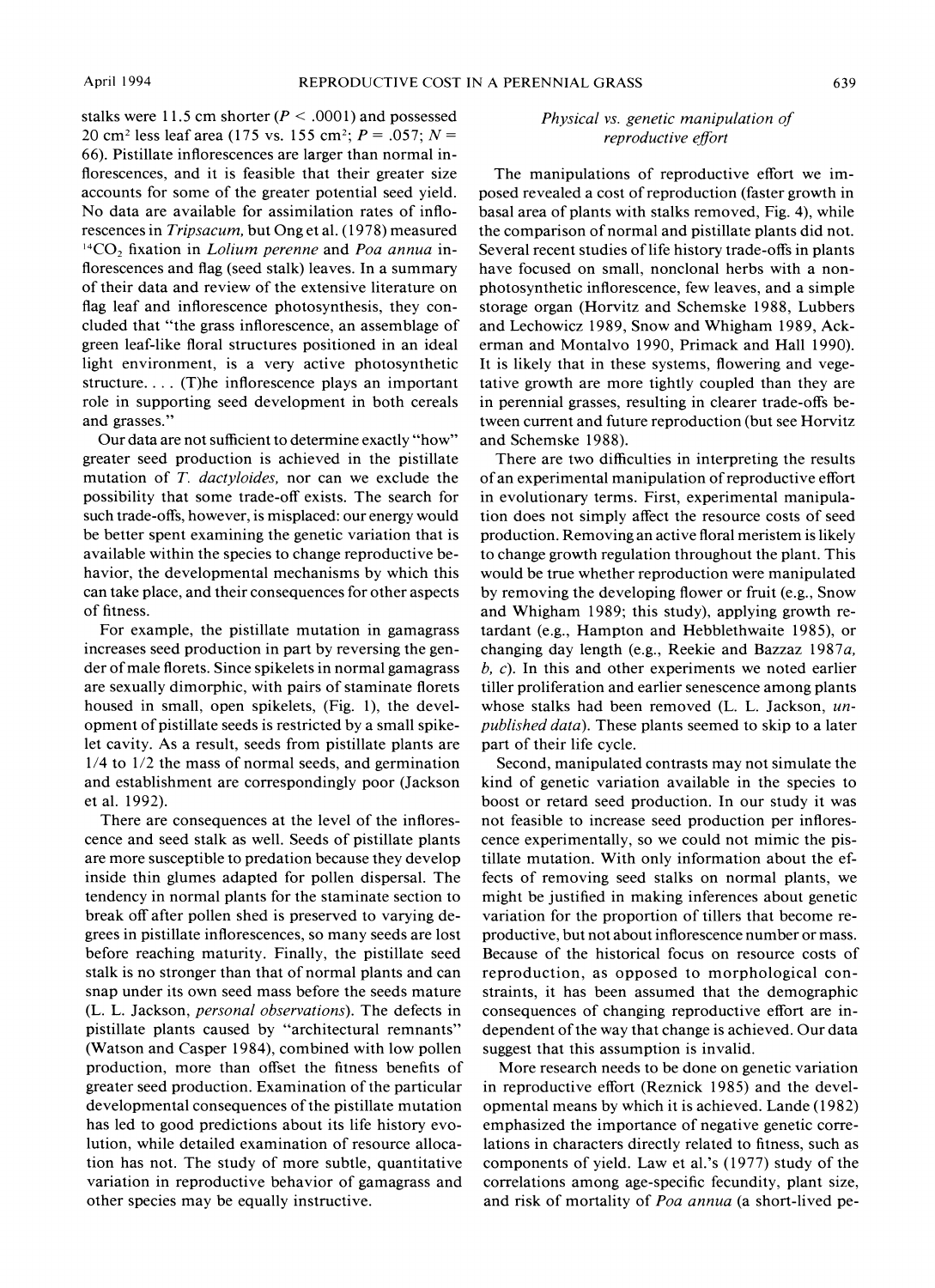**rennial grass) from different habitats and among maternal half-sib families within habitats is still the only such study on plants.** 

**Tripsacum dactyloides is not unusual in the Andropogoneae for the changes in floral suppression and gender expression that increase seed production. Comparable mutations leading to increased seed number are found in Sorghum, Zea, Andropogon, and Bothriachloa (Karper and Stephens 1936, Harlan 1981, Boe et al. 1983, Gould and Shaw 1983, Finley and Ross 1984). However, unlike the other wild species in this taxon, gamagrass is in the beginning stages (<20 yr) of domestication. For this reason the species is well collected and studied throughout its range; the pistillate mutation was discovered, characterized, and introduced into a variety of genetic backgrounds; and tillering and carbohydrate dynamics are fairly well understood, at least in a general way. Subsequent artificial selection has continued to uncover genetic variation for both vegetative and reproductive characteristics (C. L. Dewald, unpublished data). It is hard to imagine how the outcome of selection on a novel gene could be predicted with anything less than this level of understanding. The resource trade-off model may be able to describe patterns of resource distribution for a species in terms of "reproductive effort" or "allocation," yet remain unable to predict life history evolution.** 

#### **ACKNOWLEDGMENTS**

**This work was part of a doctoral dissertation submitted to Cornell University. Research was supported by an NSF Graduate Fellowship to L. L. Jackson and an NSF grant to Deborah Rabinowitz. Additional support was provided by the Andrew Mellon Foundation. The authors are grateful to Deborah Rabinowitz (1947-1987) for many insightful comments; to P. Marks, D. Paolillo, C. Jensen, M. Geber, P. Kulakow, and two anonymous reviewers for helpful comments on the manuscript; to P. Dixon and D. Umbach for statistical support; and to M. Fields, S. Wersinger, and T. Fay for assistance in the field. The cooperation of the Southern Plains Range Research Station was indispensable in all aspects of this work.** 

#### **LITERATURE CITED**

- **Abrahamson, W. G., and H. Caswell. 1982. On the comparative allocation ofbiomass, energy and nutrients in plants. Ecology 63:982-991.**
- **Ackerman, J. D., and A. M. Montalvo. 1990. Short- and long-term limitations to fruit production in a tropical orchid. Ecology 71:263-272.**
- **Allen, D. M., and F. B. Cady. 1982. Analyzing experimental data by regression. Lifetime Learning, Belmont, California, USA.**
- **Boe, A., J. G. Ross, and R. Wynia. 1983. Pedicellate spikelet fertility in big bluestem from eastern South Dakota. Journal of Range Management 36:131-132.**
- **Carlsson, B. A., and T. V. Callaghan. 1990. Effects of flowering on the shoot dynamics of Carex bigelowii along an altitudinal gradient in Swedish Lapland. Journal of Ecology 78:152-165.**
- **Charnov, E. L. 1982. The theory of sex allocation. Princeton University Press, Princeton, New Jersey, USA.**
- **Cole, L. C. 1954. The population consequences of life history phenomena. Quarterly Review of Biology 29:103-137.**
- **Colvill, K. E., and C. Marshall. 1984. Tiller dynamics and assimilate partitioning in Lolium perenne with particular reference to flowering. Annals of Applied Biology 104:543- 557.**
- **Dewald, C. L., B. L. Burson, J. M. J. DeWet, and J. R. Harlan. 1987. Morphology, inheritance and evolutionary significance of sex reversal in Tripsacum dactyloides (Poaceae). American Journal of Botany 74:1055-1059.**
- **Dewald, C. L., and R. S. Dayton. 1982. A prolific sex form variant of eastern gamagrass. Phytologia 57:156.**
- **Dewald, C. L., and V. H. Louthan. 1979. Sequential development of shoot system components in Eastern gamagrass. Journal of Range Management 32:147-151.**
- **Dewald, C. L., and P. L. Sims. 1981. Seasonal vegetative establishment and shoot reserves of eastern gamagrass. Journal of Range Management 34:300-304.**
- Finley, W. F., and W. M. Ross. 1984. Comparison of twin**and single-seeded S 1 progenies from a sorghum population. Maydica 29:55-67.**
- **Fox, J. F., and G. C. Stevens. 1991. Costs of reproduction in a willow: experimental responses vs. natural variation. Ecology 72:1013-1023.**
- **Gadgil, M., and W. H. Bossert. 1970. Life historical consequences of natural selection. American Naturalist 104:1- 24.**
- **Gifford, R. M., and C. Marshall. 1973. Photosynthesis and assimilate distribution in Lolium multiflorum Lam. following differential tiller defoliation. Australian Journal of Biological Science 26:517-526.**
- **Gould, F. W., and R. B. Shaw. 1983. Grass systematics. Second edition. Texas A&M Press, College Station, Texas, USA.**
- **Gross, K. L., and J. D. Soule. 1981. Differences in biomass allocation to reproductive and vegetative structures of male and female plants of a dioecious perennial herb, Silene alba (Miller) Kraus. American Journal of Botany 68:801-807.**
- **Hampton, J. G., and P. D. Hebblethwaite. 1985. The effect of growth retardant application on floret site utilization in ears of perennial ryegrass cv. 24. Annals of Applied Biology 107:127-136.**
- **Harlan, J. R. 1981. Human interference with grass systematics. Pages 37-50 in J. R. Estes, R. J. Tyrl, and J. N. Brunken, editors. Grasses and grasslands. University of Oklahoma Press, Norman, Oklahoma, USA.**
- **Harper, J. L. 1977. The population biology of plants. Academic Press, New York, New York, USA.**
- **Harper, J. L., and J. Ogden. 1970. The reproductive strategy of higher plants. I. The concept of strategy with special reference to Senecio vulgaris. Journal of Ecology 58:681- 698.**
- **Hickman, J. D., and L. Pitelka. 1975. Dry weight indicates energy allocation in ecological strategy analysis of plants. Oecologia 21:117-121.**
- **Hole, C. C., and P. A. Scott. 1983. Effect of number and configuration of fruits, photon flux density and age on the growth and dry matter distribution of fruits of Pisum sativum L. Plant, Cell and Environment 6:31-38.**
- **Horvitz, C. C., and D. W. Schemske. 1988. A test of the pollinator limitation hypothesis for a neotropical herb. Ecology 63:1363-1373.**
- **Jackson, L. L. 1990. Life history consequences of greater seed production in a perennial grass, Tripsacum dactyloides: a comparison of high and low seed-yielding genotypes. Dissertation. Cornell University, Ithaca, New York, USA.**
- **Jackson, L. L., C. L. Dewald, and C. C. Bohlen. 1992. A macromutation in Tripsacum dactyloides (Poaceae): consequences for seed size, germination, and seedling establishment. American Journal of Botany 79:1031-1038.**
- Jewiss, O. R. 1972. Tillering in grasses—its significance and **control. Journal of the British Grassland Society 27:65-82.**